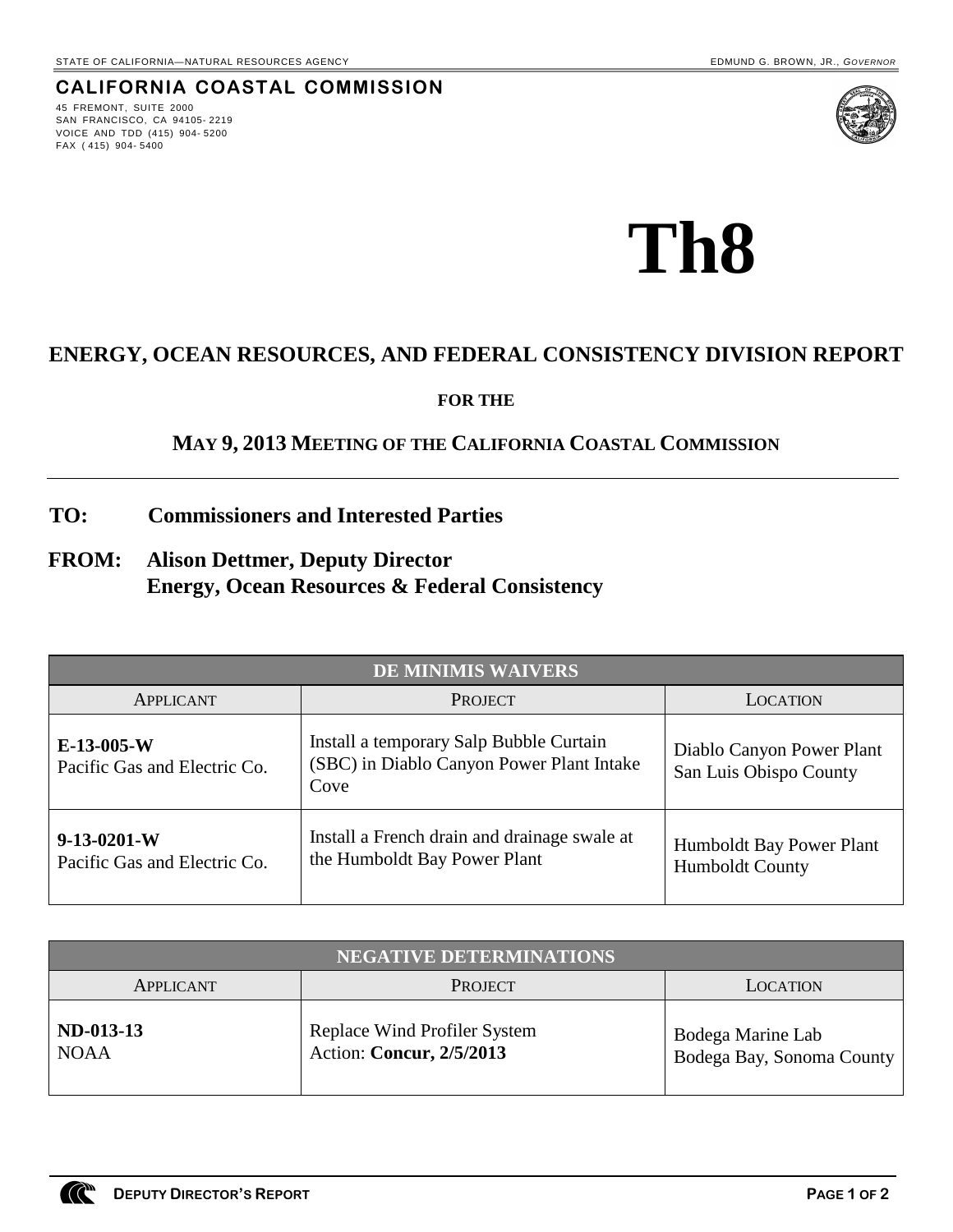| <b>ND-014-13</b><br>Corps of Engineers<br>Los Angeles District | Dredging to remove two high spots, Main<br>Channel<br>Action: Concur, 3/27/2013    | Port of Long Beach<br>Los Angeles County                                         |
|----------------------------------------------------------------|------------------------------------------------------------------------------------|----------------------------------------------------------------------------------|
| ND-015-13<br>Department of the Army                            | West Coast Homebasing of MQ-14 Triton<br>aircraft<br>Action: Concur, 3/20/2013     | <b>Naval Base Ventura County</b><br>Point Mugu                                   |
| <b>ND-018-13</b><br><b>General Services</b><br>Administration  | Disposal of 0.997 acres of land<br>Action: Concur, 4/2/2013                        | Lauro Reservoir<br>City of Santa Barbara                                         |
| ND-019-13<br>U.S. Marine Corps                                 | Dawn Blitz Amphibious Assault Training<br>Exercise<br>Action: Concur, 4/8/2013     | San Onofre State Beach,<br>Marine Corps Base Camp<br>Pendleton, San Diego County |
| ND-022-13<br>Corps of Engineers<br>San Francisco District      | Spring 2013 Maintenance Dredging<br>Action: Concur, 4/16/2013                      | Humboldt Bay and HOODS                                                           |
| ND-025-13<br>Department of Justice                             | Temporary placement of wind/wave<br>measuring devices<br>Action: Concur, 4/22/2013 | San Diego Bay, north of<br>Coronado, San Diego Co.                               |

|                                                      | <b>NO EFFECT DETERMINATIONS</b>                                     |                                                |
|------------------------------------------------------|---------------------------------------------------------------------|------------------------------------------------|
| APPLICANT                                            | <b>PROJECT</b>                                                      | <b>LOCATION</b>                                |
| $NE-004-13$<br>Dos Cuadras Offshore<br>Resources LLC | Modify oil spill response equipment<br>Action: No Effect, 1/22/2013 | Platform Gilda<br>Santa Barbara Channel        |
| NE-024-13<br><b>SANDAG</b>                           | Geotechnical Borings<br>Action: No Effect, 4/25/2013                | San Luis Rey River<br>Oceanside, San Diego Co. |

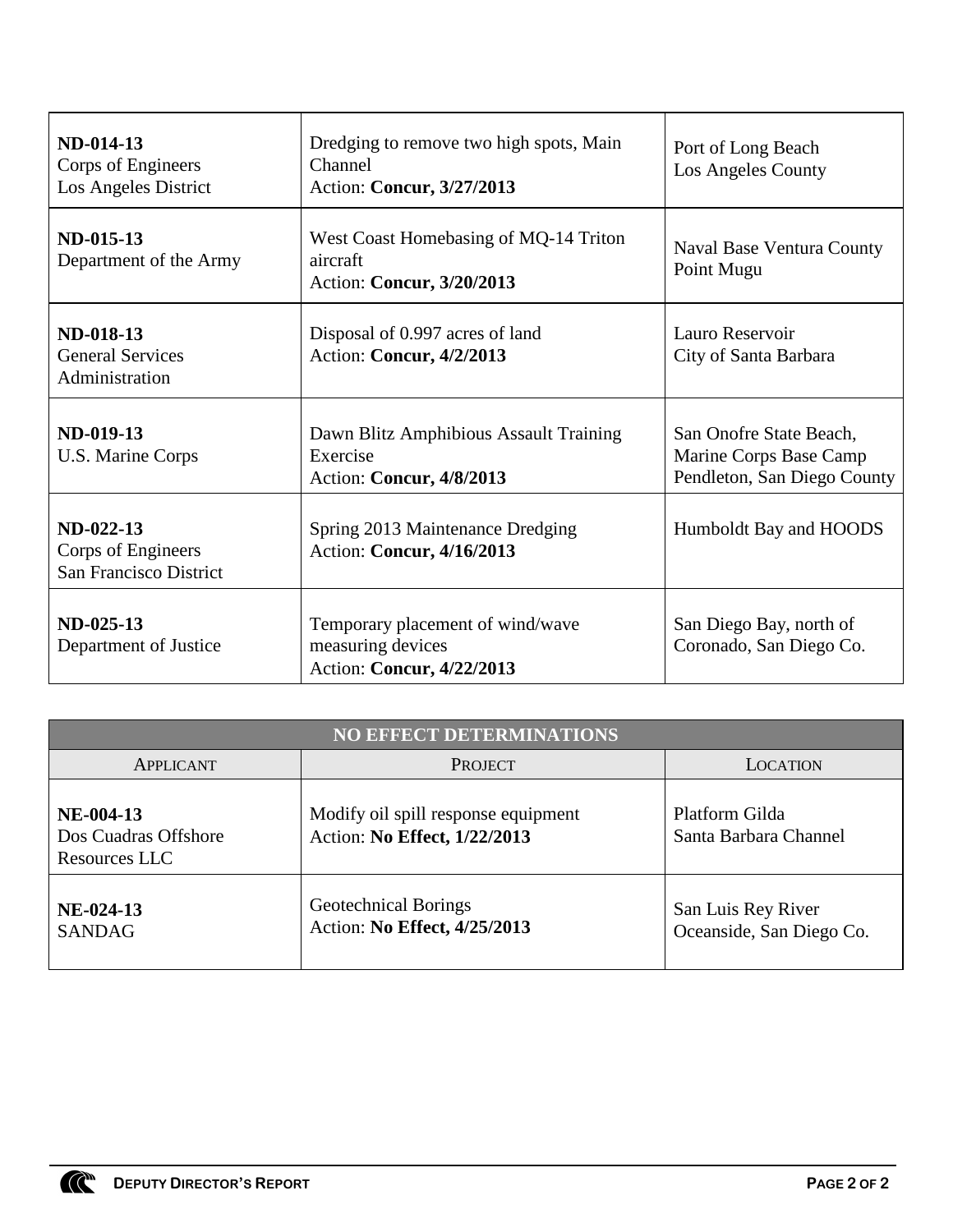#### **CALIFORNIA COASTAL COMMISSION** 45 FREMONT STREET, SUITE 2000

SAN FRANCISCO, CA 94105- 2219 VOICE (415) 904- 5200 FAX ( 415) 904- 5400 TDD (415) 597-5885



## **NOTICE OF COASTAL DEVELOPMENT PERMIT WAIVER – DE MINIMIS**

**DATE:** April 26, 2013 **PERMIT NO: E-13-005-W**

**TO:** Coastal Commission and Interested Parties

**SUBJECT:** Waiver of Coastal Development Permit Requirements

Based on the plans and information submitted by the applicant for the development described below, the Executive Director of the Coastal Commission hereby waives the requirements for a coastal development permit (CDP), pursuant to Section 30624.7 of the California Coastal Act.

**Applicant:** The Pacific Gas and Electric Company (PG&E)

**Background:** The PG&E Diablo Canyon Power Plant (DCPP) consists of 2 nuclear reactors each generating over 17,000 gigawatt-hours per year. The power generated at the DCPP accounts for approximately 10 percent of the total annual electricity generated in California. Each unit has a pressurized water reactor coupled with steam generators, feed water systems and cooling water systems. The seawater intake for the DCPP is located within a Cove that was built as part of the original plant construction. The seawater enters the intake structure, passes through a series of bar racks and screens, and enters the plant where it is used to condense steam from the reactors.

In the past few years, there has been an increase in the population of salps, gelatinous ocean dwellers resembling small jellyfish, along the California Coast and in the vicinity of the DCPP Intake Cove. Although individually innocuous, a large mass of many individuals can be problematic, clogging seawater intakes and damaging fishing nets. In April of 2012, PG&E was forced to shut down one of the nuclear reactors at the DCPP (the other had been previously shut down for scheduled maintenance) for several days when a massive salp population boom clogged the intake pipe. These salp population booms generally occur when there is little to no wind, a weak current near the Cove and a high density of plankton, typically between April and November. In researching how to address this problem, PG&E found that the Ringhals Power Plant in Sweden installed a bubble curtain to divert salps from its intake pipes. Bubble curtains have also been recommended by the National Marine Fisheries Service (NMFS) as a safe and effective method to divert aquatic organisms away from underwater construction sites and decrease impacts associated with construction noise. PG&E proposes to investigate the efficacy of this method by installing a temporary bubble curtain system in the DCPP Intake Cove for two years.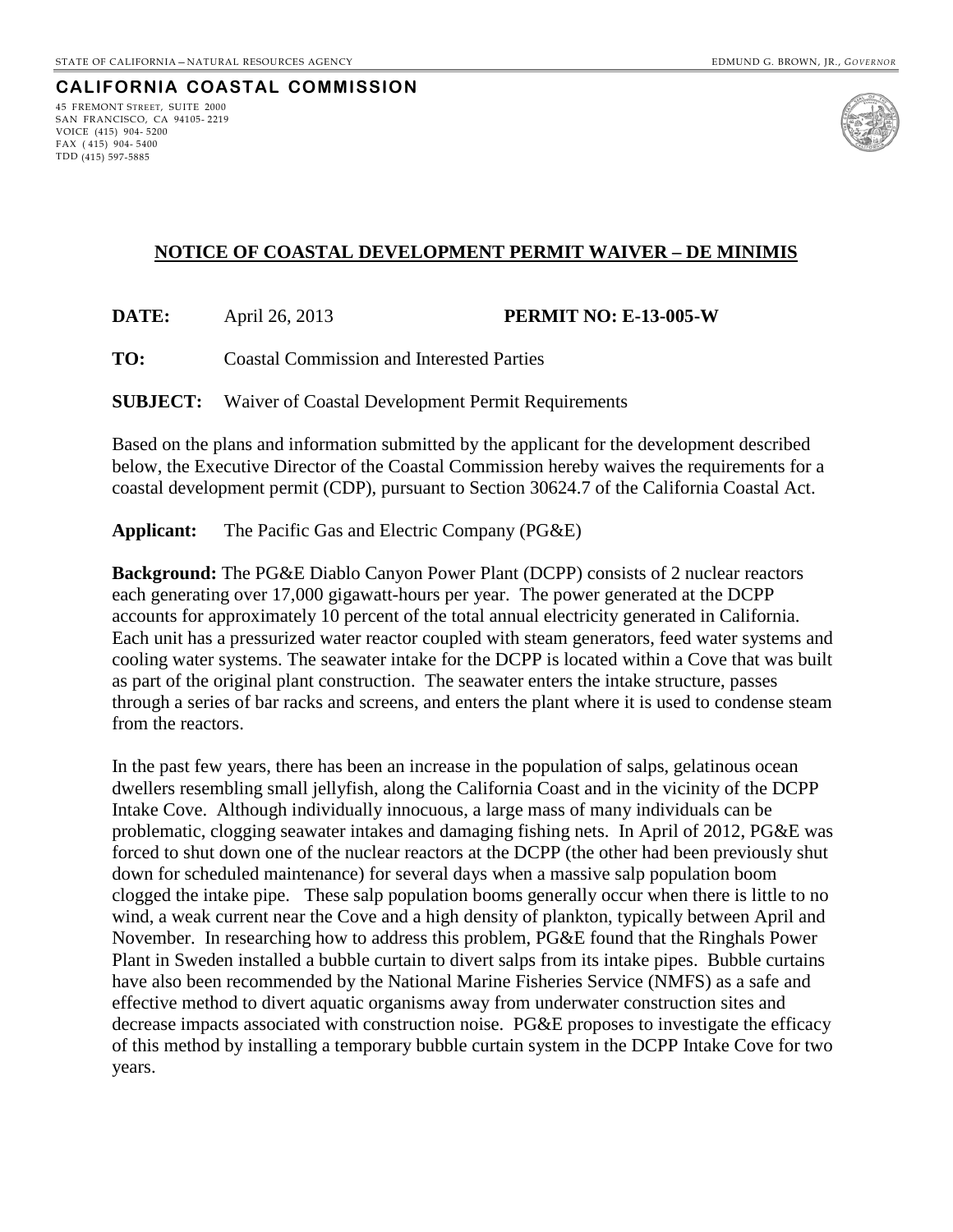**Project Location:** Diablo Canyon Power Plant, 7 miles northwest of Avila Beach, San Luis Obispo County

**Project Description:** PG&E proposes to install a temporary Salp Bubble Curtain (SBC) in the DCPP Intake Cove to divert salps away from the intake structure into other portions of the Cove. The SBC consists of an aeration system where compressed air is delivered from a portable air compressor located onshore to a perforated piping system that is anchored to the ocean floor. As air enters the piping system, bubbles are released through the perforations, creating an active curtain of bubbles that induces a counter current away from the intake structure and physically lifts salps and other organisms to the surface. PG&E will also install a 700 foot boom at the surface to redirect the salps away from the intake structure.

The SBC piping system consists of four rows of perforated pipes that are connected to a total of 145 concrete anchors placed on the ocean floor at 6- to 7-foot intervals. The anchors will be installed and removed by divers on sandy bottom habitat, avoiding any hard-bottom habitat and/or kelp stands that may be present in the Intake Cove. If this waiver and other appropriate permits are granted, the anchors will be installed as soon as possible in spring of 2013 and will be removed in November 2013. They will be installed again in April 2014 and removed in November 2014. All other equipment will be deployed only during periods when prolonged favorable oceanographic conditions for salps (i.e., low ocean swells and/or onshore currents, slack or northeasterly wind conditions, and evidence of increased planktonic activity) are present. It is anticipated that the SBC will be deployed for one week periods, 6-12 times per year. Once the salp threat has passed, all equipment, with the exception of the anchors, will be removed from the Cove.

During the two-year duration of this project, PG&E will monitor several aspects of the project to determine the efficacy and potential impacts associated with using SBC technology to control salp populations. First, PG&E will collect data that will allow it to evaluate the engineering efficacy of the SBC system. This will include collecting information on ocean and weather conditions during employment, estimates of salp size and population, effectiveness of the bubble curtain and boom, and wear and corrosion of the SBC system. In addition, PG&E will augment the current biological monitoring for marine mammals and sea turtles at the intake to ensure observations are made before, during and after deployment of the SBC. PG&E will also monitor for any unanticipated biological impacts to vegetation, fish, birds or any other species in the Cove, including the fate of the salps that are redirected from the intake structure. All monitoring data will be provided to Commission staff. These data will inform the development of a permanent solution to address salps at the DCPP.

**Other Agency Approvals:** PG&E requested a letter of non-objection from the State Lands Commission on March 7, 2013. PG&E also submitted a letter of permission to the Army Corps of Engineers. Both agencies are expected to act within eight weeks of the date of this waiver.

**Waiver Rationale:** For the following reasons, the proposed project will not have a significant adverse effect, either individually or cumulatively, on coastal resources, nor will it conflict with the policies of Chapter 3 of the Coastal Act: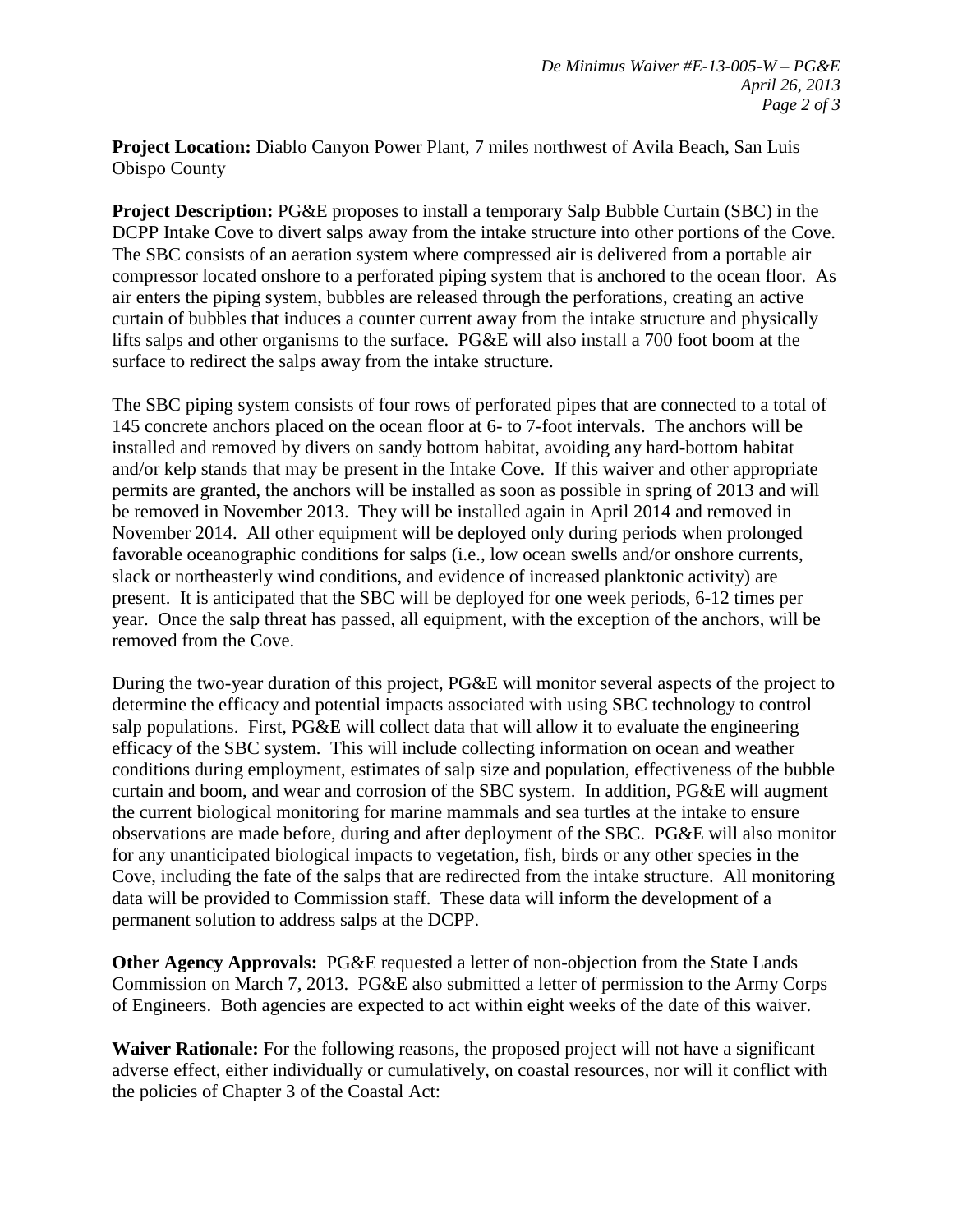*De Minimus Waiver #E-13-005-W -PG&E April 26, 2013 Page 3 oj3* 

The proposed SBC is a temporary solution, installed for a maximum of two years and designed to test the efficacy of this approach to divert salps from the DCPP intake. PG&E has taken steps to minimize any potential impacts to coastal resources resulting from the installation and use of the SBC system. For example, divers will place (and remove) temporary anchors in soft bottom habitat, thus minimizing impacts by avoiding hard bottom habitat and sensitive biological resources such as kelp or eel grass beds. In addition, onshore air compressors will be housed in a secondary containment unit to avoid impacts associated with fuel leaks. Further, the SBC is not likely to adversely impact marine mammals, turtles or other coastal species. In fact, NMFS recommends the use of bubble curtain technology to protect aquatic organisms from other types of impacts. However, biological monitors will observe the incidence and behavior of these species during SBC deployments to validate or refute this assumption. All biological observations will provide critical information as PG&E, the Commission and other state and federal agencies evaluate long-term solutions for salp control at the DCPP. Finally, the DCPP intake Cove is currently inaccessible to the public, both from land and water. Thus, the proposed project will not impact coastal access or recreation.

Important: This waiver is not valid unless the project site has been posted and until the waiver has been reported to the Coastal Commission. This waiver will be reported to the Commission at the meeting of May 8-10, 2013, in San Rafael. If four or more Commissioners object to this waiver, a coastal development permit will be required.

Sincerely,

Charles Lester Executive Director

By:

ALISON DETTMER Deputy Director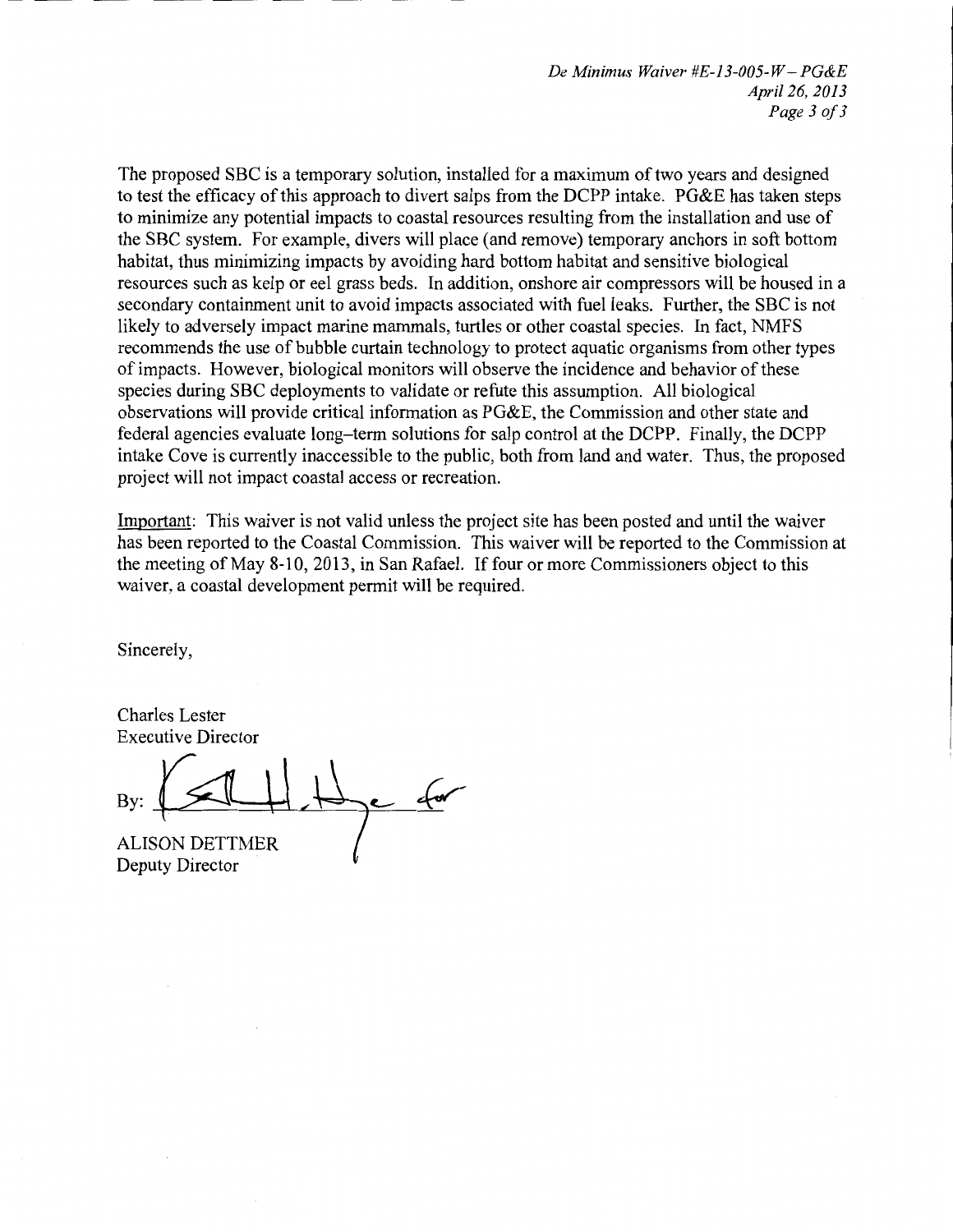#### **CALIFORNIA COASTAL COMMISSION** 45 FREMONT, SUITE 2000

SAN FRANCISCO, CA 94105- 2219 VOICE (415) 904- 5200 FAX ( 415) 904- 5400 TDD (415) 597-5885



## **NOTICE OF COASTAL DEVELOPMENT PERMIT WAIVER – DE MINIMIS**

**DATE: May 2, 2013 PERMIT NO: 9-13-0201-W**

**TO:** Coastal Commission and Interested Parties

**SUBJECT:** Waiver of Coastal Development Permit Requirements

Based on the plans and information submitted by the applicant for the development described below, the Executive Director of the Coastal Commission hereby waives the requirements for a coastal development permit (CDP), pursuant to Section 30624.7 of the California Coastal Act.

**Applicant:** Pacific Gas & Electric Company

**Project Location:** At the Humboldt Bay Power Plant, near King Salmon, Humboldt County.

**Background:** PG&E's Humboldt Bay Power Plant site includes an Independent Spent Fuel Storage Installation (ISFSI), used to store spent nuclear fuel from the retired nuclear generating unit at the site. The ISFSI is situated near the top of a coastal bluff near the shoreline of Humboldt Bay. PG&E's June 2012 bluff monitoring report, required as part of the Commission's approval of CDP E-05-001 for the ISFSI, noted the presence of a small slumped area near the blufftop about 120 feet from the ISFSI facility that appeared to result from surface water drainage near that point of the bluff.

**Project Description:** PG&E proposes to install a French drain and drainage swale to redirect surface water and shallow groundwater away from this part of the bluff and towards an existing drain inlet. The French drain would consist of about 200 feet of four-inch perforated PVC pipe placed about three feet deep in a twelve-inch wide trench. The trench would be lined with Geotextile fabric with rock packed around the installed pipe. The drainage swale to be constructed above the French drain would include a concrete swale about 190 feet long and a rock swale about 20 feet long to direct surface water towards the existing drain inlet. This drainage system would be built within an existing disturbed area covered with gravel. The project includes a minor amount of grading (about 45 cubic yards of cut and fill). PG&E expects installation will take about six weeks to complete.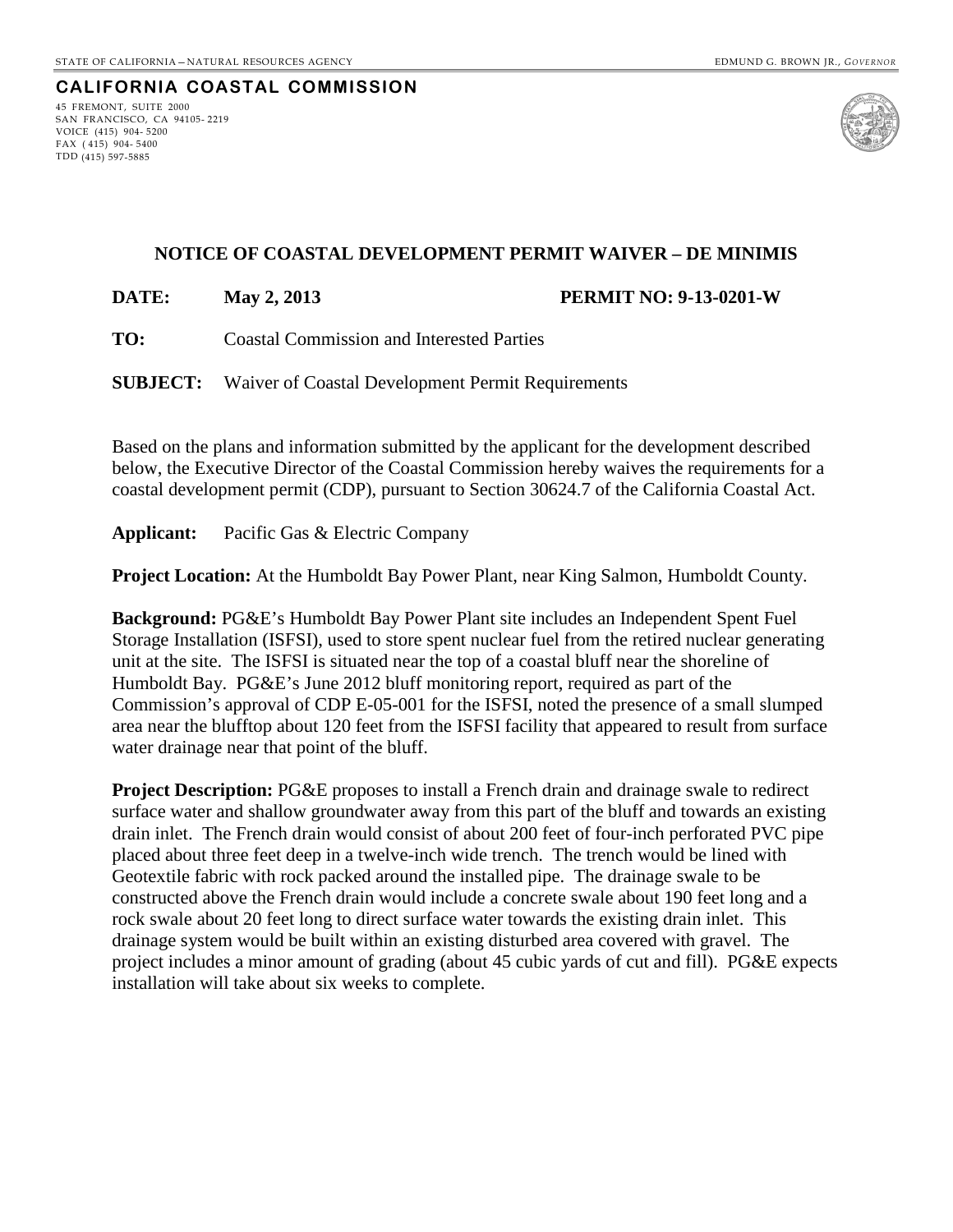*Pacific Gas* & *Electric Company- Notice of De Minimis Waiver 9-13-0201-W May2, 2013 Page 2 of2* 

**Waiver Rationale:** For the following reasons, the proposed project will not have a significant adverse effect, either individually or cumulatively, on coastal resources, and it will not conflict with the policies of Chapter Three of the Coastal Act:

- Marine Resources / Water Quality / Wetlands: Although the project is at a facility adjacent to the Humboldt Bay shoreline, it would occur at sufficient distance to not cause any expected water quality effects to those coastal waters. Surface waters and shallow groundwater redirected by the project are not expected to result in changes to any nearby seasonal wetlands.
- Geologic Hazards: The project would be constructed at an area of relatively high geologic risk (as identified in previous Commission approvals for projects at the Humboldt Bay Power Plant site), but is meant to partially reduce potential risks associated with site erosion.
- Public Access: The work will occur within about one hundred feet of an existing public access trail along the Humboldt Bay shoreline; however, project activities are not expected to affect access and will not require any trail closures.

Important: This waiver is not valid unless the project site has been posted and until the waiver has been reported to the Coastal Commission. This waiver will be reported to the Commission at the meeting ofMay 8-9,2013, in San Rafael. If four or more Commissioners object to this waiver, a coastal development permit will be required.

Sincerely,

CHARLES LESTER Executive Director

 $B_y: \frac{\sqrt{8y}\sqrt{x\sqrt{6}}}}{4LISON J. DETTMER}$ 

Deputy Director Energy, Ocean Resources, and Federal Consistency Division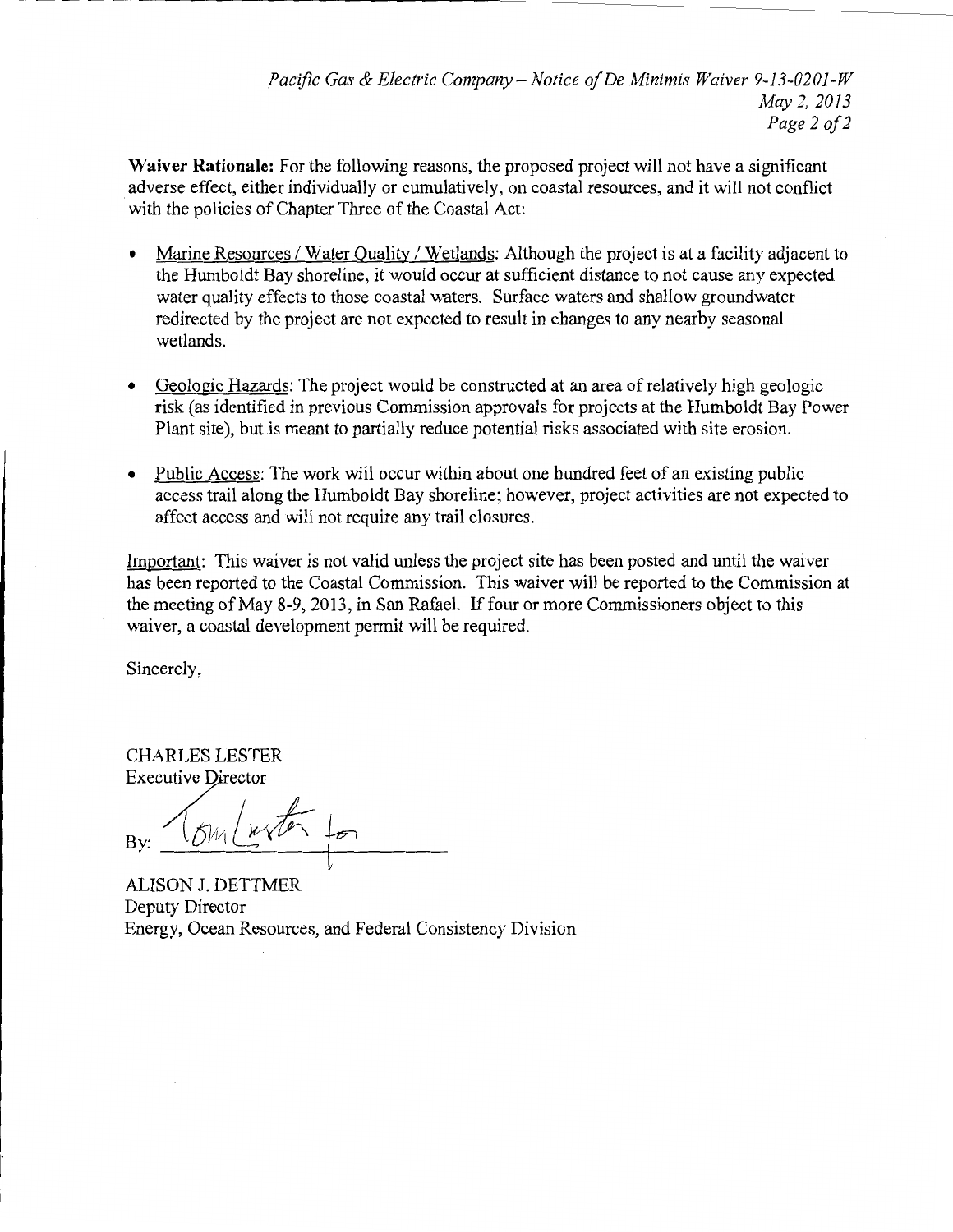EDFMUNO G. BROWN JR., Governor

#### **CALIFORNIA COASTAL COMMISSION** 45 FREMONT STREET, SUITE 2000

SAN FRANCISCO, CA 94106·2219 VOICE AND TDD (415) 904-5200



# **Th8**

DATE: May 1, 2013

TO: Coastal Commissioners and Interested Parties

- FROM: Charles Lester, Executive Director Alison Dettmer, Deputy Director Mark Delaplaine, Manager, Energy, Ocean Resources and Federal Consistency Division
- RE: Negative Determinations Issued by the Executive Director [Executive Director decision letters are attached]

| <b>PROJECT#:</b><br><b>APPLICANT:</b><br>LOCATION:<br><b>PROJECT:</b><br><b>ACTION:</b> | NE-004-13<br>Dos Cuadras Offshore Resources LLC<br>Platform Gilda, Santa Barbara Channel<br>Modify oil spill response equipment<br>no effect |
|-----------------------------------------------------------------------------------------|----------------------------------------------------------------------------------------------------------------------------------------------|
| <b>ACTION DATE:</b>                                                                     | 4/22/13                                                                                                                                      |
|                                                                                         |                                                                                                                                              |
| <b>PROJECT#:</b>                                                                        | $ND-013-13$                                                                                                                                  |
| <b>APPLICANT:</b>                                                                       | <b>NOAA</b>                                                                                                                                  |
| <b>LOCATION:</b>                                                                        | Bodega Marine Lab, Bodega Bay, Sonoma Co.                                                                                                    |
| PROJECT:                                                                                | Replace Wind Profiler System                                                                                                                 |
| <b>ACTION:</b>                                                                          | concur                                                                                                                                       |
| <b>ACTION DATE:</b>                                                                     | 2/5/2013                                                                                                                                     |
|                                                                                         |                                                                                                                                              |
| PROJECT#:                                                                               | ND-014-13                                                                                                                                    |
| <b>APPLICANT:</b>                                                                       | Corps of Engineers, Los Angeles District                                                                                                     |
| <b>LOCATION:</b>                                                                        | Port of Long Beach, Los Angeles Co.                                                                                                          |
| PROJECT:                                                                                | Dredging to remove two high spots, Main Channel                                                                                              |
| <b>ACTION:</b>                                                                          | concur                                                                                                                                       |
| <b>ACTION DATE:</b>                                                                     | 3/27/2013                                                                                                                                    |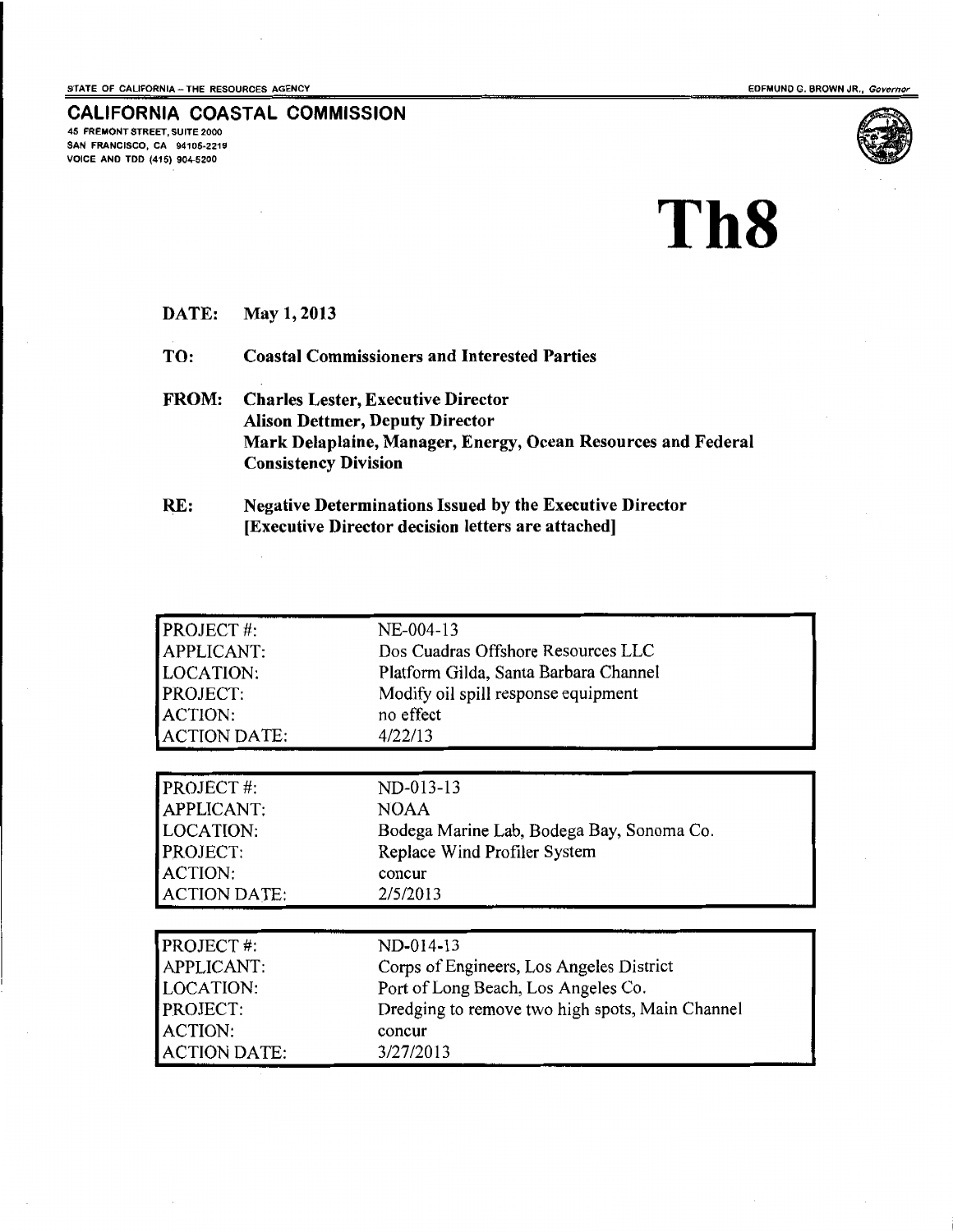$\label{eq:2.1} \frac{1}{\sqrt{2}}\int_{\mathbb{R}^3}\left|\frac{d\mathbf{y}}{d\mathbf{y}}\right|^2\,d\mathbf{y}=\int_{\mathbb{R}^3}\left|\frac{d\mathbf{y}}{d\mathbf{y}}\right|^2\,d\mathbf{y}=\int_{\mathbb{R}^3}\left|\frac{d\mathbf{y}}{d\mathbf{y}}\right|^2\,d\mathbf{y}=\int_{\mathbb{R}^3}\left|\frac{d\mathbf{y}}{d\mathbf{y}}\right|^2\,d\mathbf{y}.$ 

| PROJECT#:           | ND-015-13                                          |
|---------------------|----------------------------------------------------|
| <b>APPLICANT:</b>   | Department of the Navy                             |
| LOCATION:           | Naval Base Ventura County, Point Mugu              |
| PROJECT:            | West Coast Homebasing of MQ-14 Triton aircraft     |
| <b>ACTION:</b>      | concur                                             |
| <b>ACTION DATE:</b> | 3/20/2013                                          |
|                     |                                                    |
| PROJECT#:           | ND-018-13                                          |
| <b>APPLICANT:</b>   | General Services Administration                    |
| LOCATION:           | Lauro Reservoir, City of Santa Barbara             |
| PROJECT:            | Disposal of 0.997 acres of land                    |
| <b>ACTION:</b>      | concur                                             |
| <b>ACTION DATE:</b> | 4/2/2013                                           |
|                     |                                                    |
| PROJECT#:           | ND-019-13                                          |
| <b>APPLICANT:</b>   | U.S. Marine Corps                                  |
| LOCATION:           | San Onofre State Beach, Marine Corps Base Camp     |
|                     | Pendleton, San Diego County                        |
| PROJECT:            | Dawn Blitz Amphibious Assault Training Exercise    |
| <b>ACTION:</b>      | concur                                             |
| <b>ACTION DATE:</b> | 4/8/2013                                           |
|                     |                                                    |
|                     |                                                    |
| PROJECT#:           | ND-022-13                                          |
| <b>APPLICANT:</b>   | Corps of Engineers, San Francisco District         |
| LOCATION:           | Humboldt Bay and HOODS                             |
| PROJECT:            | Spring 2013 maintenance dredging                   |
| <b>ACTION:</b>      | concur                                             |
| <b>ACTION DATE:</b> | 4/16/2013                                          |
|                     |                                                    |
| PROJECT#:           | NE-024-13                                          |
| <b>APPLICANT:</b>   | <b>SANDAG</b>                                      |
| LOCATION:           | San Luis Rey River, Oceanside, San Diego Co.       |
| PROJECT:            | Geotechnical borings                               |
| <b>ACTION:</b>      | no effect                                          |
| <b>ACTION DATE:</b> | 4/25/13                                            |
|                     |                                                    |
| PROJECT#:           | ND-025-13                                          |
| <b>APPLICANT:</b>   | Department of Justice                              |
| LOCATION:           | San Diego Bay, north of Coronado, San Diego Co.    |
| PROJECT:            | Temporary placement of wind/wave measuring devices |
| <b>ACTION:</b>      | concur                                             |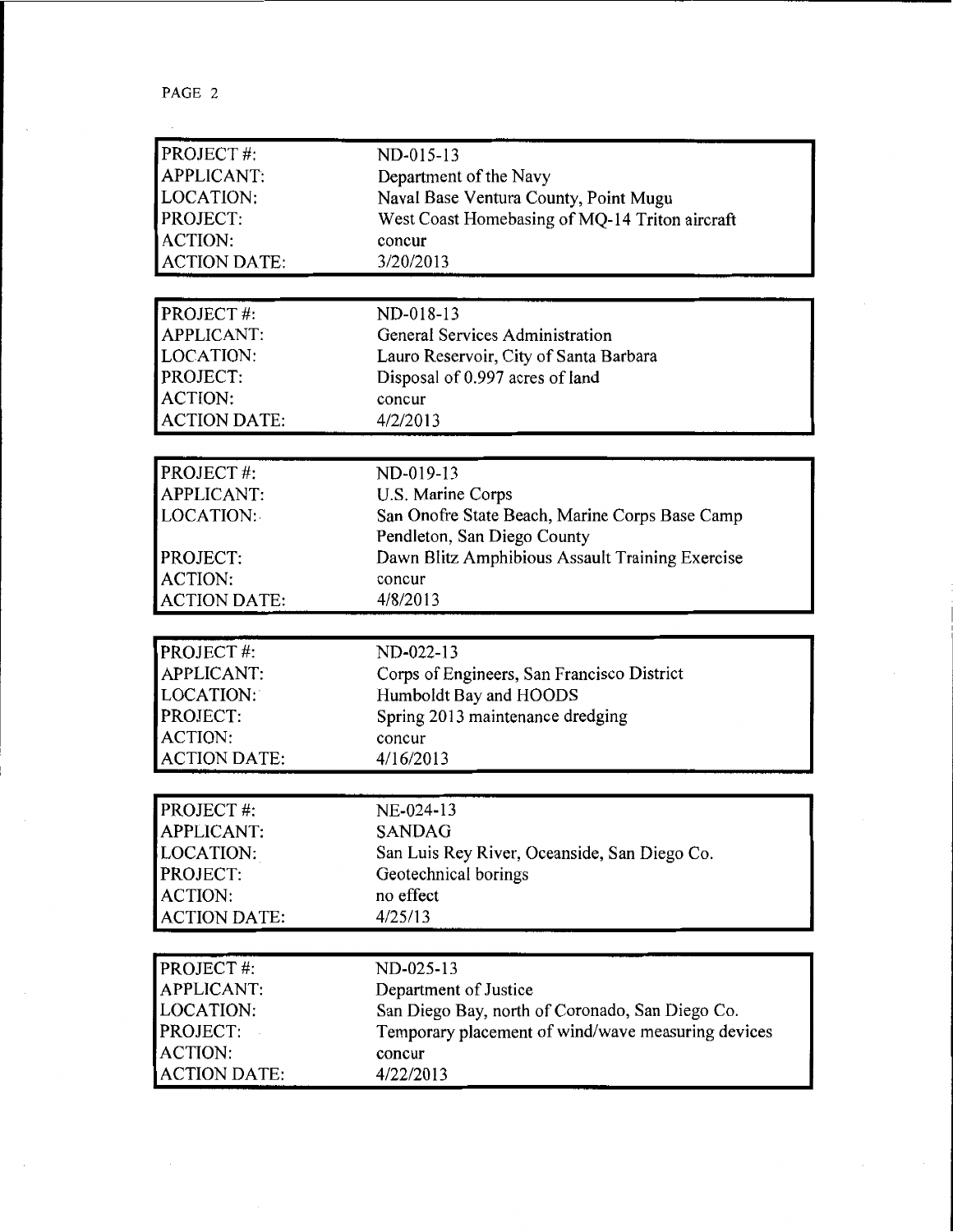CALIFORNIA COASTAL COMMISSION 45 FRHMONT STRBeT, SU ITB 2000

SAN FRANCISCO, CA 94105·2 219 VOICE (415) 904-5 200 FAX (4 15) 904.5 400 l'DD (415) 597-5885



April22, 2013

Mr. Craig Ogawa Senior Analyst, Oil Spill Response Division Pacific Region Unit Bureau of Safety and Environmental Enforcement 770 Paseo Camarillo, 2nd F1oor Camarillo, CA 93010

# Subject: NE~004-13 Dos Cuadras Offshore Resources LLC (DCOR)'s Proposal to Modify Oil Spill Response Equipment at Platform Gilda

Dear Mr. Ogawa:

Thank you for the opportunity to review and comment on DCOR's proposal (dated July 9, 2012) to remove 750' of containment boom and the crane from their crewboat, and the boom deployment boat from Platform Gilda. DCOR would instead rely on the new Oil Spill Response Vessels (OSRVs) from Clean Seas for primary response to Platform Gilda.

Based upon our review of DCOR's proposal, and for the reasons discussed below, the Coastal Commission's staff has determined that the removal of the response equipment and the use of Clean Seas' OSRVs to fulfi11 primary response requirements will not cause substantially different effects on coastal zone resources than those previously reviewed by the Coastal Commission in its original federal consistency review of the Development and Production Plan (DPP) and/or the companion Oil Spill Response Plan (OSRP) for Platform Gilda. Therefore, DCOR's proposal will not require additional federal consistency review by the Coastal Commission.

#### Coastal Commission's Federal Consistency Review Authority

The Coastal Commission staff is conducting this review pursuant to its "federal consistency review" authority under Section 307(c)(3)(B) of the federal Coastal Zone Management Act (CZMA) and the federal regulations (15 CFR Part 930, Subpart D and E) that implement that statutory provision. Under the applicable regulatory standard, any changes made to the oil spill response equipment configuration for Platform Gilda that may reduce oil spill response capability, and thus affect coastal resources in a way that is substantially different than those identified in the original federal consistency review for the platform (CC~6-80) constitutes a major amendment or modification to the DPP, and may be subject to additional federal consistency review by the Commission.<sup>1</sup>

<sup>&</sup>lt;sup>1</sup> 15 CFR § 930.51(c) states: "The term 'major amendment' of a federal license or permit activity means any subsequent federal approval that the applicant is required to obtain for modification to the previously reviewed and approved activity and where the activity permitted by issuance of the subsequent approval will affect . . . any coastal use or resource in a way that is substantially different than the description or understanding of effects at the time of the original activity,"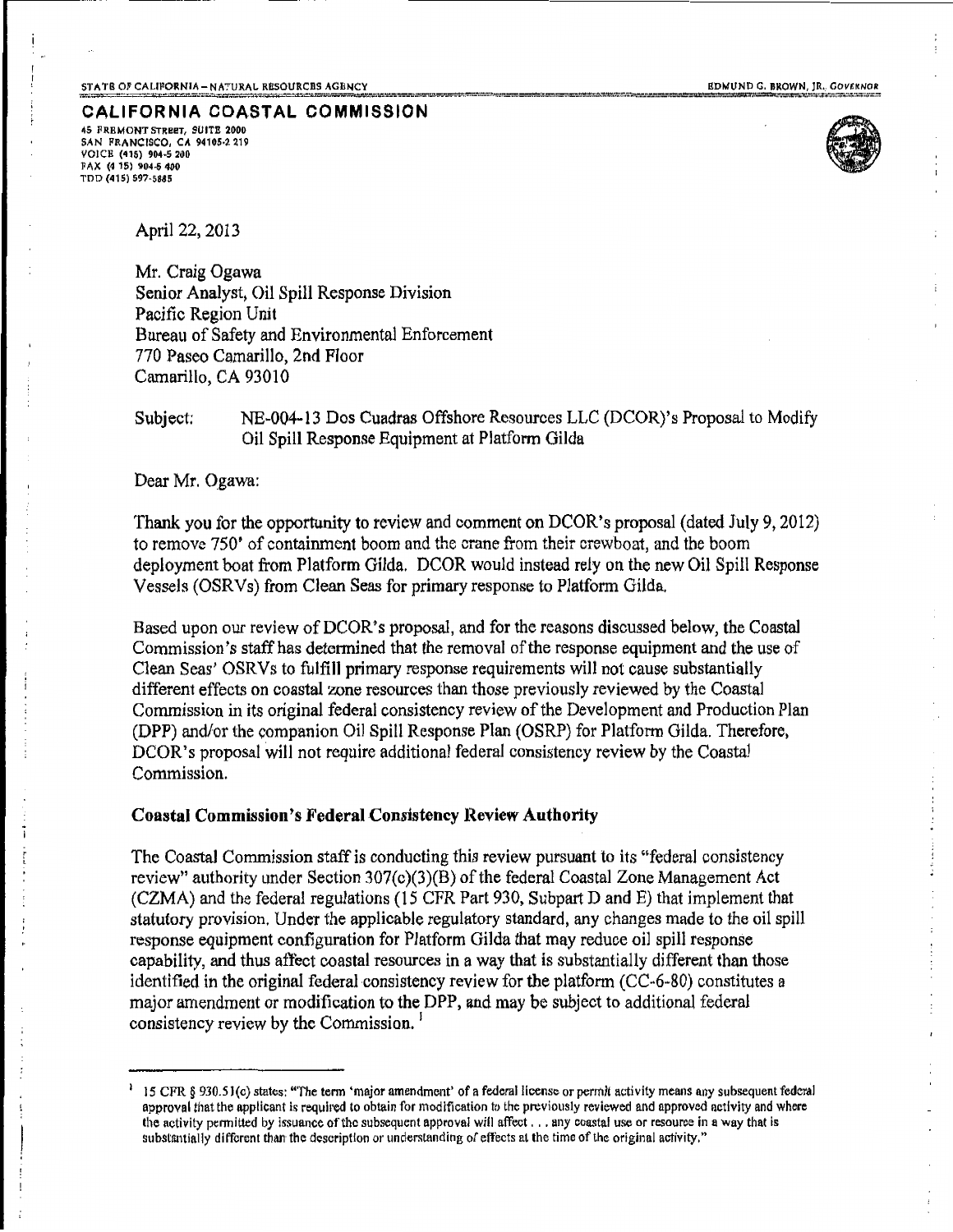#### *NE-004-13 April 22, 2013 Page 2*

#### **DCOR's Proposal**

DCOR's proposal requests that the BSEE allow it to modify its OSRP so that the Clean Seas' new fast OSRVs would be listed as providing primary response to Platforms Gilda and Gina. Currently, the boom (750') on its crewboat and the boom (750') on Platform Gilda provide primary response for both platforms. The change would allow DCOR to remove the boom and crane from its crewboat, and the boom deployment boat from Platform Gilda. DCOR proposes to keep the boom on Platform Gilda.

DCOR would rely on Clean Seas to conduct on-water oil spill cleanup and recovery operations. Clean Seas recently put into service four new fast OSRVs. OSRVs *OCEAN SCOUT, OCEAN SENTINEL, OCEAN GUARDIAN* and *OCEAN DEFENDER* have been rotating through duty at the Cojo anchorage, a berth in Santa Barbara Harbor, and berths in Ventura Harbor. Three of the OSRVs are manned 24 hours a day, while the one in Ventura is on 2 hour standby. Each of the vessels is manned with a 3 person crew (Captain, Mate & Deck Hand) living on board. The fourth vessel also has crew living on board. Clean Seas has two crews for each vessel and crews change every two weeks. As planned, a Clean Seas OSRV should be able to reach Platform Gail and begin recovery operations within the 2-hour response time listed in the OSRP.

#### **No Effects Determination and Standard of Review**

The Coastal Commission staff's standard of review for DCOR's proposal is whether the proposed removal of response equipment "will affect ... any coastal use or resource in a way that is substantially different than the description or understanding of effects at the time of the original activity." (15 CFR §930.5l(c)).

Thus, the issue is whether DCOR's proposal to remove the boom and the crane from its existing crewboat, and the boom deployment boat from Platform Gilda: {1) meets the Primary Response time for skimming (i.e., skimming operations to begin at a platform spill (or other spill site) within 2 hours of spill discovery)<sup>2</sup> at the platform or its associated facilities in the event of an oil

 $\frac{1}{2}$  and  $\frac{1}{2}$  and  $\frac{1}{2}$  and  $\frac{1}{2}$  and  $\frac{1}{2}$ 

 $\frac{1}{2}$ 

Ť.  $\frac{1}{2}$ 

 $\vdots$ 

<sup>&</sup>lt;sup>2</sup> During the federal consistency review process for the OCS platforms, the Coastal Commission, MMS (now renamed BSEE/BOEM), and the U.S. Coast Guard (USCG) jointly developed a three-tier strategy for the containment and clean up of oil spills:

<sup>•</sup> Primary Response: Primary oil spill response equipment provides the first line of defense, and consists of open-ocean boom for containment, and skimmers for mechanical recovery of oil. Primary response equipment Is usually maintained at or ncar the platform, for quick deployment. The Commission's standards for Primary Response arc for:

<sup>•</sup> Boom to be deployed at a platform spill (or other spill site) within 15-60 minutes of spill discovery; and • Skimming operotions to begin at a platfonn spill (or other spill site) within 2 hours of spill discovery.

<sup>•</sup> Secondary Response: Secondary oil spill response to the platforms is provided by Clean Seas, which maintains dedicated OSRVs and other support vessels that can deploy additional boom(s) and/or recovery equipment to clean up the spill. The Commission's standard for Secondary Response is tor:

<sup>\*</sup> Vessels and equipment to arrive at a platform spill (or other spill site) within 2-6 hours of spill discovery.

<sup>•</sup> Tertiary Response: In case of a large, catastrophic spill, tertiary oil spill response is provided by additional resources which are cascaded in from outside the area. These resources can include oil spill response organizations from other regions of California or other states, the USCG Pacific Strike Team, and the U.S. Navy. These resources would be called in for a prolonged spill response if additional resources are needed.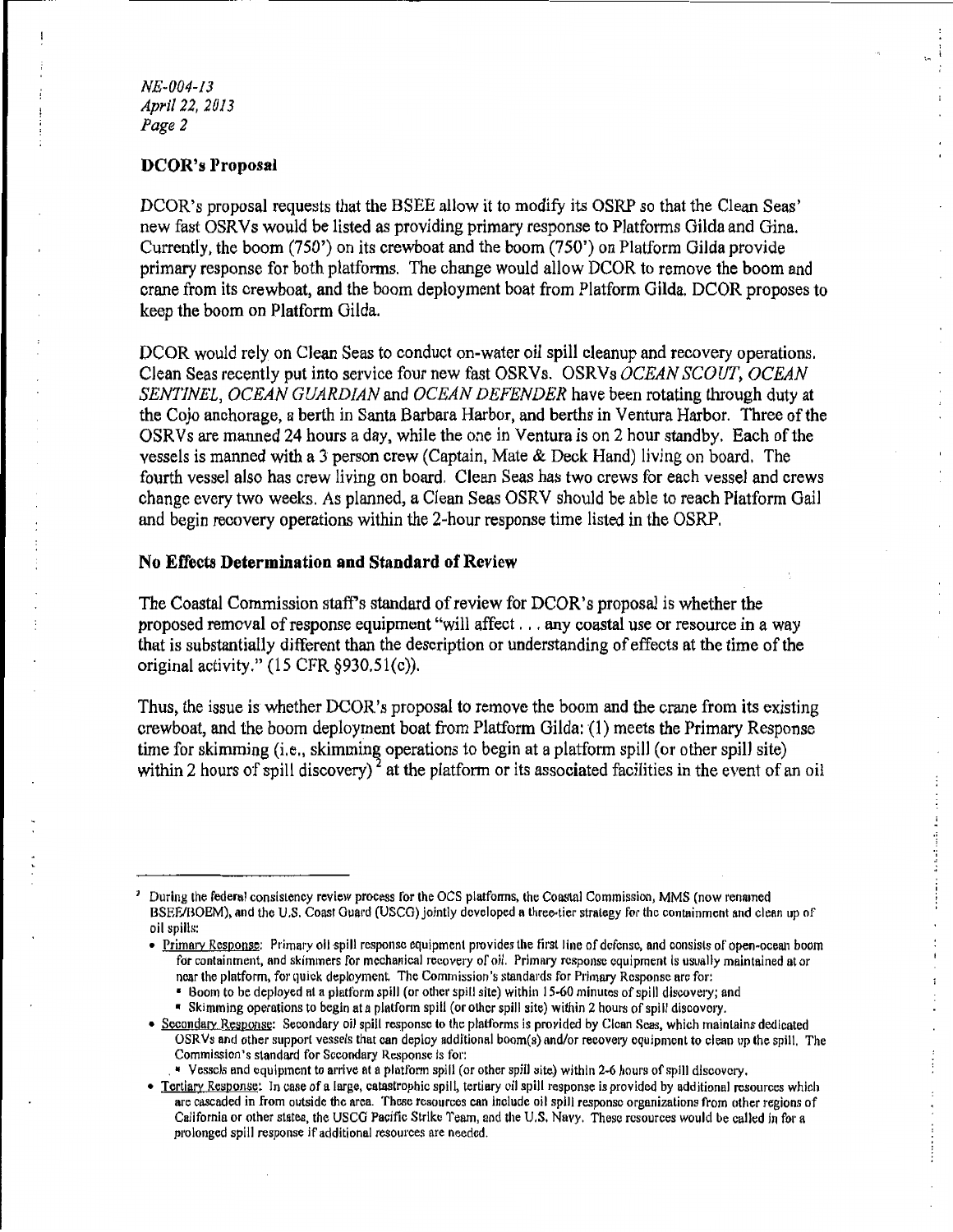*NE-004-13 Apri/22, 2013 Page 3* 

spill; and (2) is consistent with the oil spill response standards and commitments made in the Commission's prior Consistency Certification for Platform Gilda (CC-6-80).<sup>3</sup>

In order to demonstrate the ability of the new Clean Seas OSRVs to initiate oil spill recovery operations at Platform Gilda within the 2-hour response time standard listed in DCORs OSRP, BSEE conducted an unannounced oil spill exercise at Platform Gilda on August 30, 2012. The scenario for the spill exercise was a release of 3 bbls of crude from platform Gilda at 0915. For the exercise, BSEE instructed DCOR personnel to not deploy their equipment and instead rely solely on Clean Seas for the response. At 0917 DCOR notified Clean Seas of the exercise and Clean Seas dispatched the OCEAN GUARDIAN from Ventura Harbor. The OCEAN GUARDIAN arrived at the platform at 0952 (35 minutes) and simulated conducting a site characterization. At 1001 the OCEAN GUARDIAN began deploying boom (1500' of Kemper boom) and by 1012 the boom was fully deployed and captured the marker buoys in a teardrop configuration. A second OSRV, the OCEAN SENTINEL, arrived on scene at 1023. At 1026 the OCEAN SENTINEL began deploying the Lori Brush skimmers and by 1039 had both skimmers in the water and began skimming. The OCEAN GUARDIAN released one end of the boom to allow the OCEAN SENTINEL to collect the "contained oil". The exercise was completed at 1100.

Based on the above evidence, the Commission staff has determined that DCOR's proposal to modify oil response equipment at Platform Gilda provides response times and booming capability equivalent or better than that which is currently available at the platform.

## **Conclusion**

For the reasons discussed above, the Coastal Commission's staff has determined that DCOR's proposal to remove the boom and the crane from its existing crewboat, and the boom deployment boat from Platform Gilda, and the use of Clean Seas' OSRVs to fulfill response requirements, will not cause effects on coastal zone resources substantially different than those previously reviewed by the Coastal Commission in its original federal consistency concurrence in the DPPs and/or the companion OSRPs for DCOR's Platform Gilda (CC-6-80) and therefore will not require additional federal consistency review by the Coastal Commission at this time.

However, the Commission staff expressly reserves the right afforded to the Commission under 15 CFR §930.85 to re-open this determination in the event that the oil spill response equipment and procedures described in the subject proposal are not adhered to, or if they have an effect on any coastal use or resource substantially different from that described in this proposal.

Commitments for oil spill response equipment were made in the following supporting DPP documents, which were incorporated by reference into the DPP: 1) Union Oil Company's consistency certification for Platform Gilda - OCS P-0216, dated December 6, 1979, (see page 20); 2) March 4, 1980 letter from Union Oil Company to the California Coastal Commission which stated the following equipment commitments for Platform Gilda: " ... *please be advised that Union will maintain the following on Platform Gilda: (I) 1500' of open ocean boom; (2) a* ~·ktmmer *capable of open ocean use; (3) 15 bales ofsorbent material; and (4) a boat capable* of *deploying oil spill clean-up equipment.";* and 3) Environmental Impact Report/Environmental Impact Statement (for the DPP) for Union Oil Company of California, Platforms Gilda and Gina Project, Leases OCS P-0202 [Gina] and OCS P-0216 [Gilda], May 1980, (see page A-3).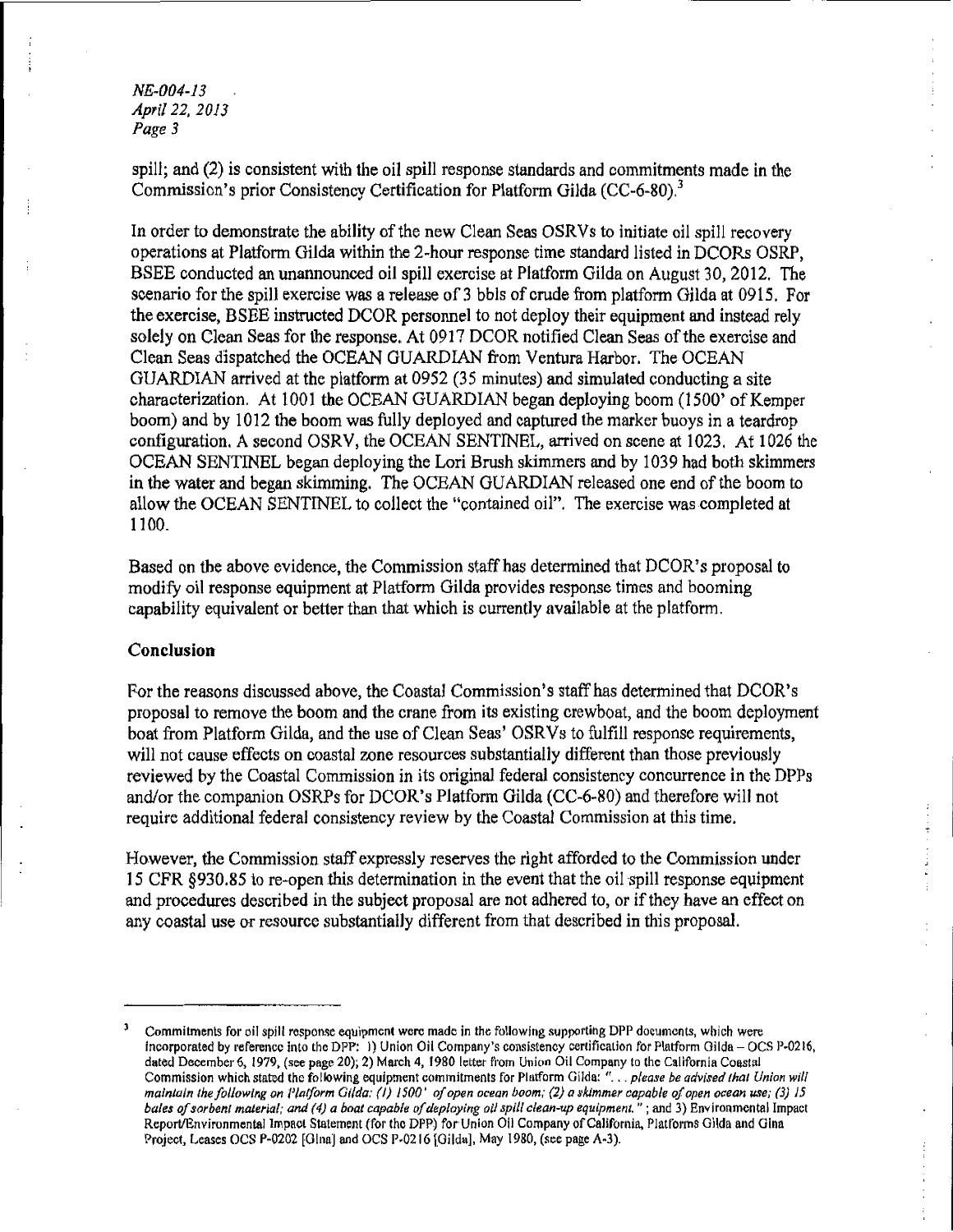NE-004-13 *April22, 2013 Page4* 

As discussed, Clean Seas has recently undergone a major equipment reconfiguration, replacing its existing two OSRVs, the *Mr. Clean III* and the *Clean Ocean,* with four smaller, faster OSRVs. Commission staffreviewed and concurred with this proposed equipment change in NE-028-10.<sup>4</sup> Commission staff understands that the BSEE will be requesting platform operators to review and update their OSRP's to explain the effect of the new equipment configuration on response capability. We look forward to reviewing the revised DCOR OSRP again at that time.

Thank you for considering our comments. If you have any questions, please feel free to contact the Commission's Oil Spill Program staff: Jonathan Bishop (415-904-5247, Jonathan.Bishop@coastal.ca.gov).

Sincerely,

alron Deth

Alison Dettmer Deputy Director California Coastal Commission

cc (via email):

Cathy Dunkel, BOEMRE LT Jeff Fty, USCG Jill Lemon, USCG Caryn Margita, USCG Lori Loughran, USCG Quang Bach, SLC Christopher Klumpp, OSPR Chris Thixton, OSPR Elsa Arndt, Santa Barbara Co. OES Dale Carnathan, Ventura Co. OES

The Commission staff found that Clean Seas' proposed OSRV replacement and correspondent modifications to its response equipment configuration will substantially improve its oil spill response capability, and therefore will not adversely affect ocean and coastal resources. Accordingly, Commission staffdetermincd that Clean Seas' proposed new OSRV configuration will not cause effects on coastal resources substantially different than those reviewed in the original federal consistency determinations for the platforms and their associated subsea pipelines.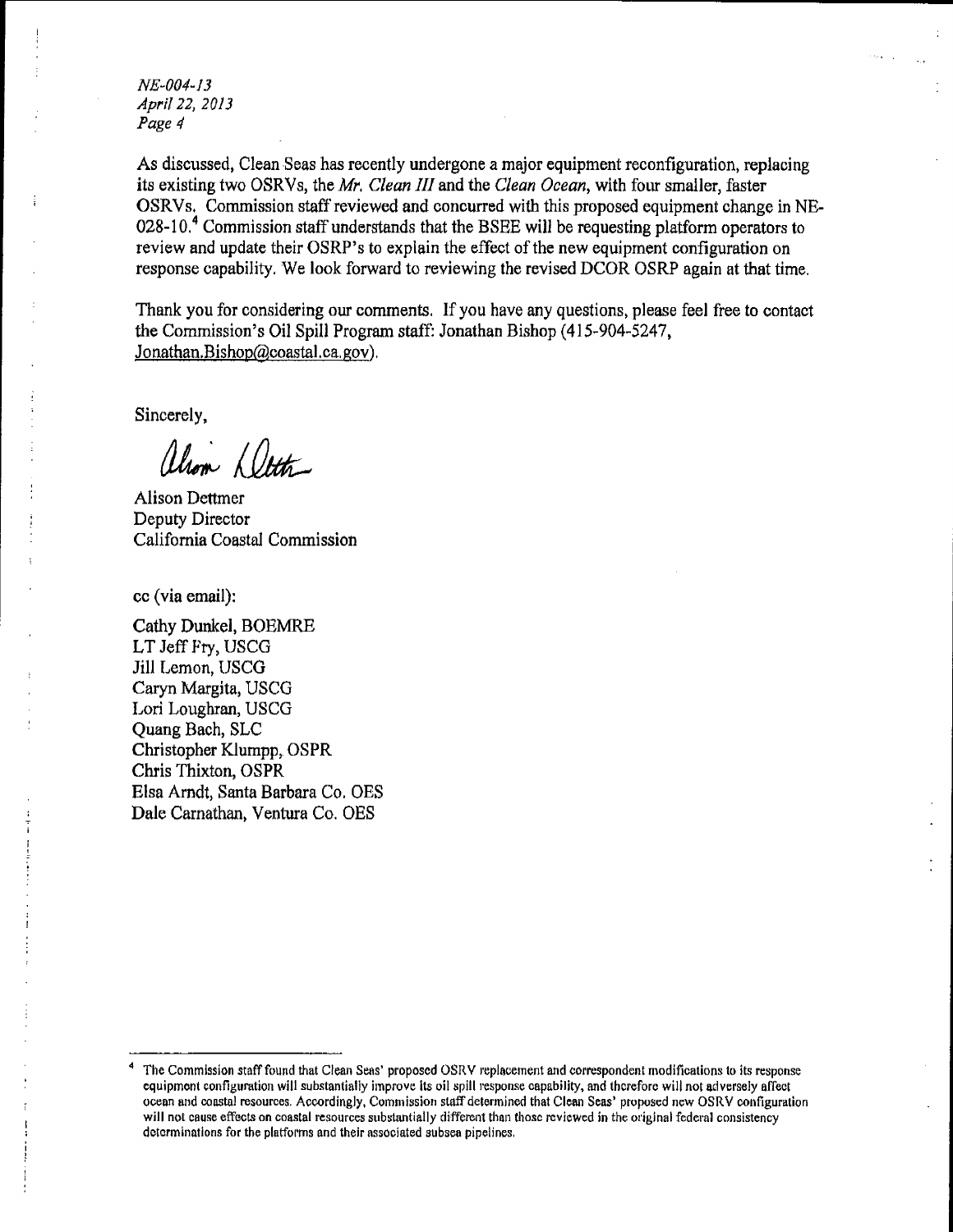**CALIFORNIA COASTAL COMMISSION**  45 FREMONT, SUITE 2000 SAN FRANCISCO, CA 94I05- 2219 VOICE (415) 904-5200  $FAX (415) 904 - 5400$ TDD (415) 597-5885



February 5, 2013

Dr. Clark W. King NOAA Earth System Research Laboratory 325 Broadway- David Skaggs Research Center Boulder, CO 80305-3328

# Subject: Negative Determination ND-013-13 (Replacement wind profiler system, Bodega Marine Laboratory, Bodega Bay, Sonoma County)

Dear Dr. King:

The Coastal Commission staff has reviewed the above-referenced negative determination. The National Oceanic and Atmospheric Administration (NOAA) proposes to install a replacement wind profiler system at the Bodega Marie Laboratory. The project includes a radar antenna, four acoustic antennas, and a small equipment shelter building. The upgraded system components will replace the existing ones in the same location, an area of approximately 1,600 square-feet. The project site is located adjacent to the west side of the Bodega Marine Laboratory buildings and next to an existing NOAA meteorological tower.

The Commission staff **agrees** that the proposed project will not affect public access or visual resources in this area. We therefore **concur** with your negative determination made pursuant to 15 CFR 930.35 ofthe NOAA implementing regulations. Please contact Larry Simon at (415) 904-5288 should you have any questions regarding this matter.

Sincerely,

CHARLES LESTER Executive Director

cc: CCC- North Central Coast District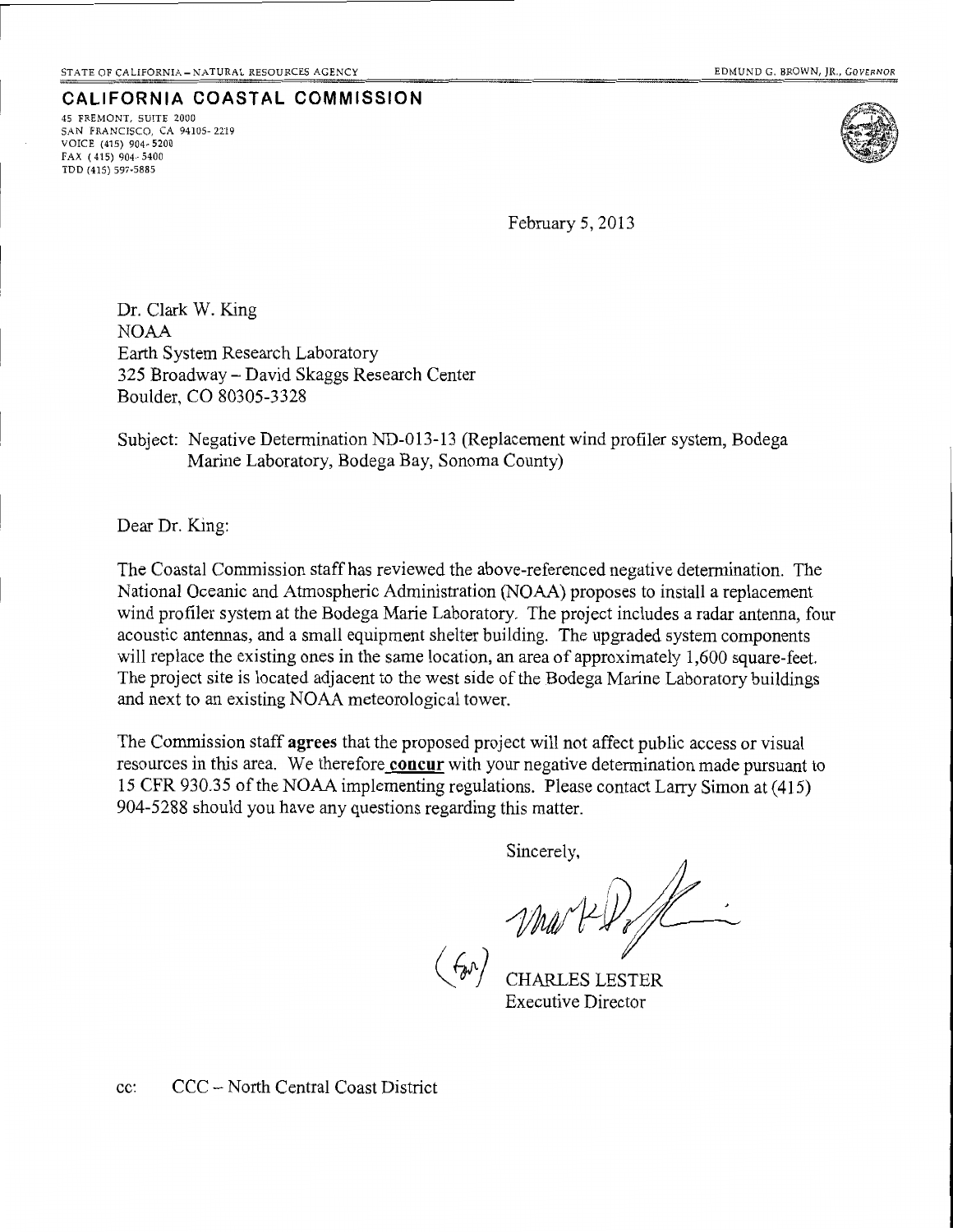**CALIFORNIA COASTAL COMMISSION**  45 FREMONT, SUITE 2000 SAN FRANCISCO, CA 94105-2219 VOICE (415) 904-5200 FAX ( 415) 904· 5400 TDD (415) 597-5885



March 27, 2013

Josephine R. Axt, Ph.D. Chief, Planning Division U.S. Army Corps of Engineers Los Angeles District ATTN: Larry Smith (CESPL-PD-RQ) P.O. Box 532711 Los Angeles, CA 90053-2325

# Subject: Negative Determination ND-014-13 (High Spot Removal in Main Channel, Port of Long Beach, Los Angeles County)

Dear Dr. Axt:

The Coastal Commission staff has reviewed the above-referenced negative determination. The Corps of Engineers proposes to dredge approximately 40,000 cubic yards of sediment from two areas in the Port of Long Beach (POLB) Main Channel to previously authorized depths of -76 feet mean lower low water. Recent bathymetric surveys by the Corps identified two areas not adequately dredged during the Main Channel Deepening Project, approved by the Commission in 1988 when it certified Port of Long Beach Master Plan Amendment No.5. The Corps proposes to dispose the dredged material in a confined disposal facility at the POLE's underconstruction Slip 1 landfill, an element of the Middle Harbor Project which was approved by the Commission in 2001 under PMPA No. 16. Physical and chemical testing of the sediments in the Main Channel was last undertaken in 1999. The sediments in the two proposed dredging locations are too fine-grained for beach nourishment, and given that the proposed disposal location will isolate the sediments from the marine environment, no additional chemical testing of the sediments was deemed necessary by the Contaminated Sediments Task Force or the Southern California Dredged Material Management Team (both of which include staff-level representation from the Coastal Commission). The proposed dredging and disposal would last between one and two weeks in March 2013.

The Commission staff agrees that the proposed project will not adversely affect coastal resources. The proposed deepening of the POLE Main Channel was reviewed and approved by the Commission when it certified the Main Channel Deepening Project in 1988, and the proposed dredging would complete the channel deepening in two small areas that were inexplicably missed during the original project. We therefore **concur** with your negative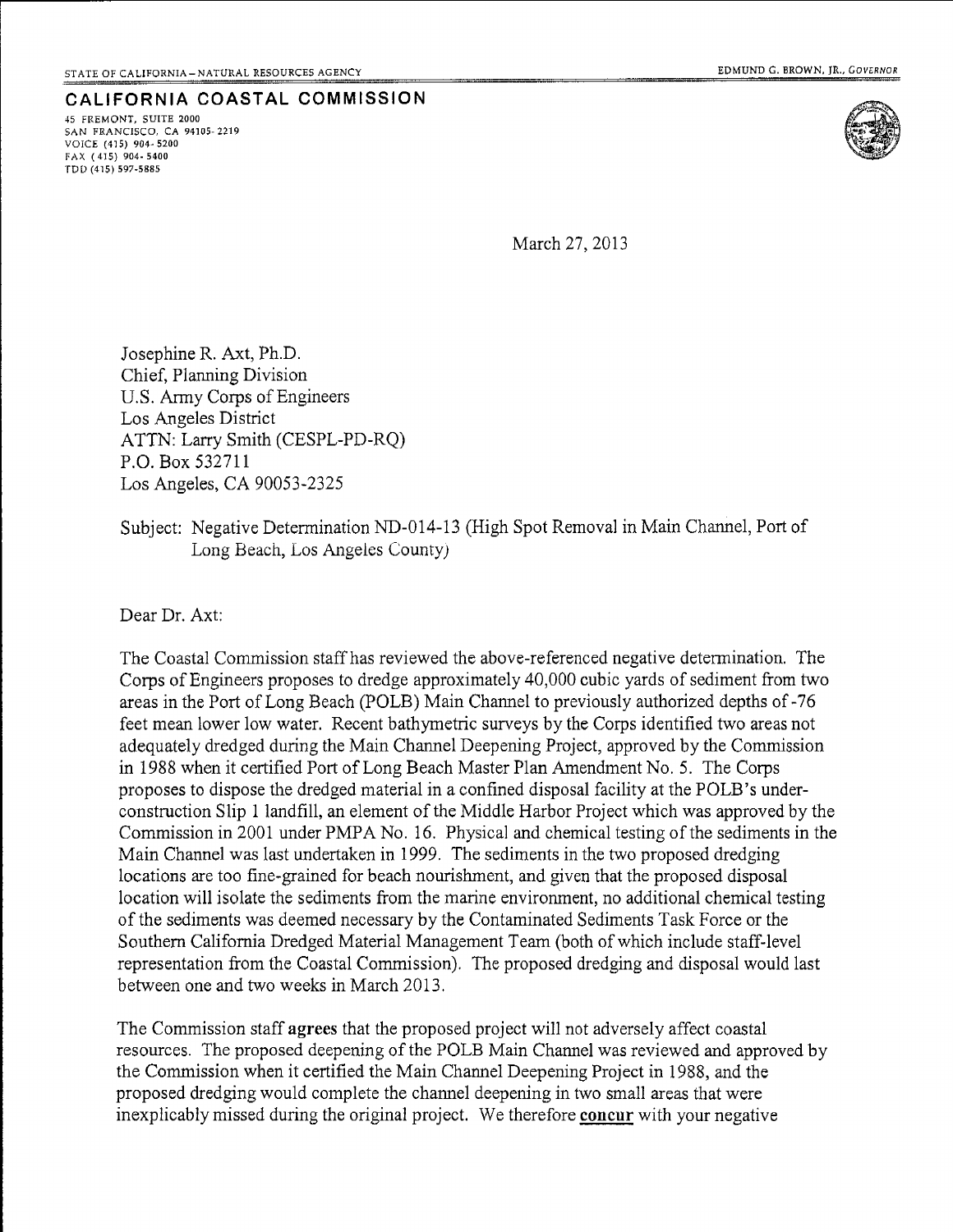ND-014-13 (Corps of Engineers) Page 2

determination made pursuant to 15 CFR 930.35 of the NOAA implementing regulations. Please contact Larry Simon at (415) 904-5288 should you have any questions regarding this matter.

Sincerely,

AVAP

**Executive Director** 

cc: CCC- South Coast District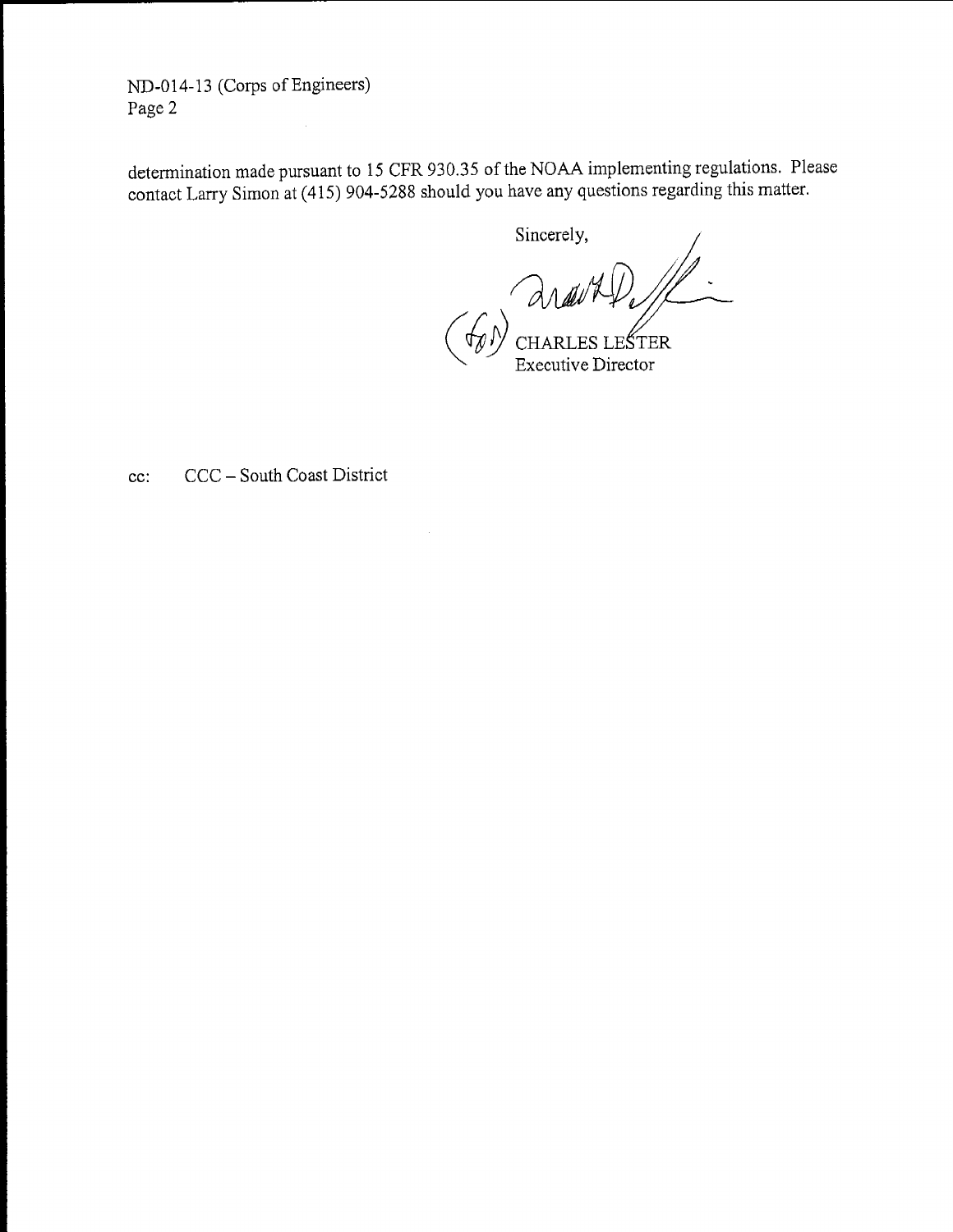**CALIFORNIA COASTAL COMMISSION** 45 FREMONT, SUITE 2000 SAN FRANCISCO, CA 94105-2219 VOICE (415) 904-5200 FAX (415) 904-5400 TllD (415) 597-5885



March 26,2013

L.R. Vasquez, Captain Department of the Navy Attn: Suzanne Smith Naval Base Ventura County 311 Main Rd., Suite 1 Point Mugu, CA 93042-5033

Re: **ND-015-13,** Department of the Navy, West Coast Homebasing ofMQ-4C Triton Unmanned Aircraft system, Naval Base Ventura County

Dear Captain Vasquez:

The Coastal Commission staff has reviewed the above-referenced negative determination for the homebasing of the Navy's MQ-4C Triton Unmanned Aircraft System at Naval Base Ventura County (NBVC), Point Mugu. The project includes facilities and functions to support and maintain the homebased aircraft system, including:

- Homebasing four Triton UAS to support requirements in the Pacific;
- Establishing a maintenance hub for Triton UAS, supporting up to four Triton UAS undergoing maintenance actions at any one time;
- Conducting up to five Triton UAS operations per day, increasing annual air operations by +5.2% (an operation is an arrival, a departure or a maintenance flight check);
- Constructing and improving facilities to support Triton UAS at NBVC Point Mugu:
	- o Expansion of the existing Power Check Pad;
	- o Enlarging the curbed area of the aircraft wash rack;
	- o Demolishing and reconstructing Building 328;
	- $\circ$  Renovation of Buildings 50, 311, 367 and Hangar 34;
	- o Addition to Building 385;
	- $\circ$  Upgrading 3<sup>rd</sup> Street, including widening the existing culvert crossings;
	- o Constructing a new taxiway, storage facilities and maintenance hangar;
	- o Erecting new pre-engineered Fire Rescue Facility adjacent to Building 367; and
- Stationing up to 700 personnel, plus their family members, while supporting rotational deployments to and from outside the Continental United States (OCONUS).

The project would be implemented in phases over an 8-year period between fiscal year (FY) 2013 and FY 2020.

The project would not affect public access and recreation, and the NBVC is offlimits to the public due to military security needs. The Navy will implement water quality best management practices and spill prevention measures during any construction activities, which will protect the wetlands and sensitive habitats on the base. Aircraft washing will be limited to designated washracks.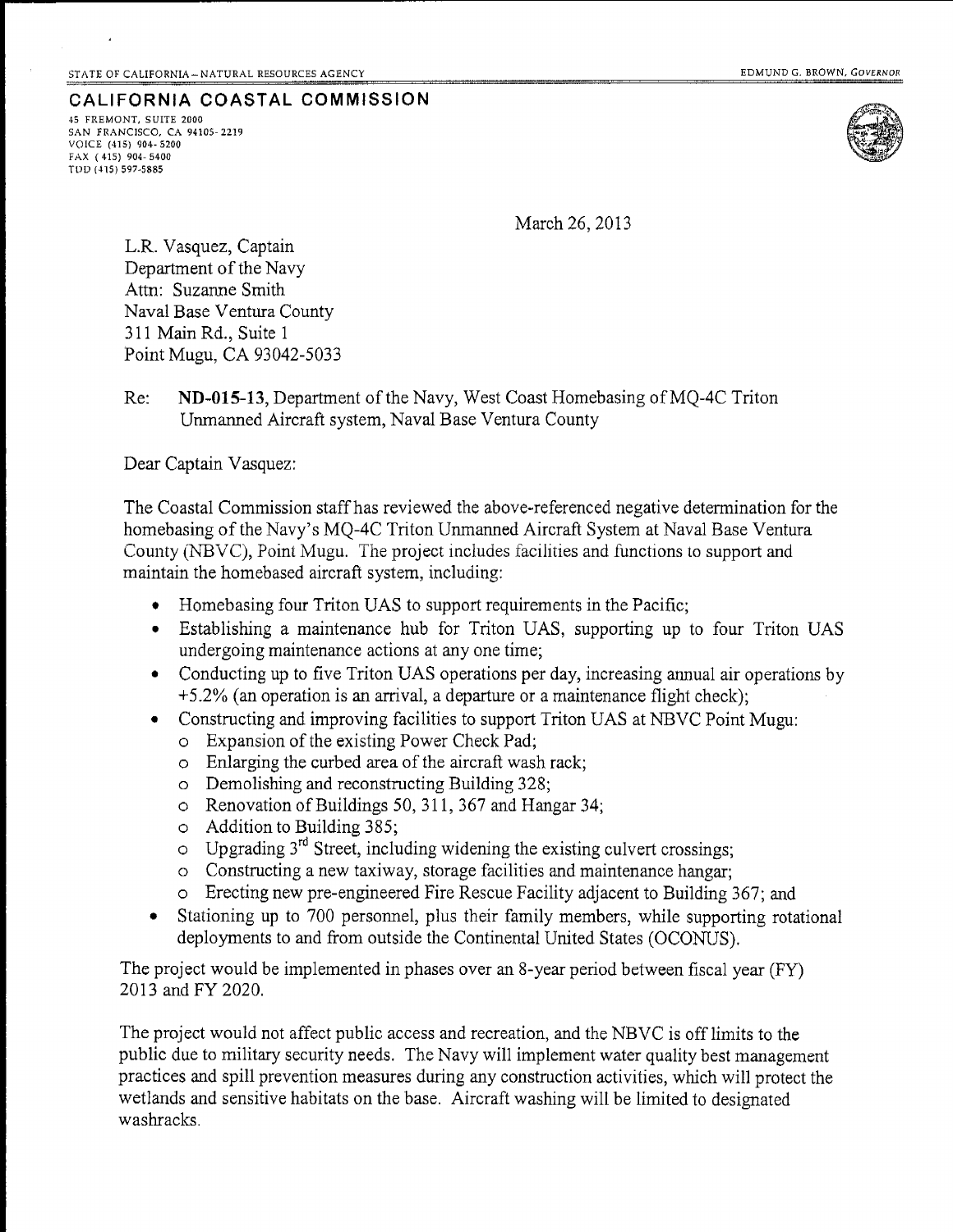The project includes the permanent fill of 0.3 acres of wetlands as a result of the construction of a taxiway and the 3<sup>rd</sup> Street and culvert crossing modifications. The affected wetlands are a long, narrow section of jurisdictional wetlands alongside the northeastern end of the proposed taxiway and a drainage ditch with steep banks, and are vegetated with a combination of native wetland plants, iceplant and upland species. Further, wetland vegetation exists only at the base of the channel, within 0.5 m of the surface of the standing water. Saltgrass is the predominant wetland vegetation on the east side of the drainage ditch mixed with iceplant (non-native) and coyote brush (upland). Pickleweed, alkali heath, and saltgrass are the predominant wetland vegetation types on the west side of the drainage ditch mixed with iceplant. The remaining areas within the channel on both sides of the drainage ditch are predominately covered with iceplant and nonnative grasses, except for a few isolated areas where wetland vegetation extends up to the top of the channel bank.

The affected area is an area were daily aircraft operations are conducted and take place in an existing development consisting of runways, hangars, taxiways and aircraft parking aprons. The maintenance and aircraft use of these adjacent sites further degrades the habitat value of the site. The project would not affect the higher value downstream and upstream wetlands.

The wetland impacts would be mitigated by either: (1) using the installation's mitigation bank, which is currently being developed; or (2) conducting a separate wetland mitigation restoration project. The Navy has not yet decided which option it will implement and notes that the wetland fill would not occur before 2016. The Navy has committed to continuing to coordinate with the Commission staff(as well as the Army Corps and the RWQCB) on the wetland mitigation, and that the mitigation will fully offset if not exceed wetland values of the existing wetland. The Navy indicates it will consider the following factors in developing the mitigation plan:

a. The existing level of wetland function at the site prior to the mitigation.

b. The resulting level of wetland function expected at the mitigation site after the project is fully successful.

- c. The length of time before the mitigation is expected to be fully successful.
- d. The risk that the mitigation project may not succeed.

e. Differences in the location of the lost wetland and the mitigation wetland that affect the services and values they have the capacity and opportunity to generate.

The federal consistency regulations provide for phased review, where a federal agency makes decisions in a phased manner. 15 CFR Section 930.36(d) provides:

*(d) Phased consistency determinations. In cases where the Federal agency has sufficient information to determine the consistency of a proposed development project or other activity from planning to completion, the Federal agency shall provide the State agency with one consistency determination for the entire activity or development project. In cases where federal decisions related to a proposed development project or other activity will be made in phases based upon developing information that was not available at the time of the original consistency determination, with each subsequent phase subject to Federal agency discretion to implement alternative decisions based upon such information (e.g., planning, siting, and design decisions), a consistency determination*  will be required for each major decision. In cases of phased decisionmaking, Federal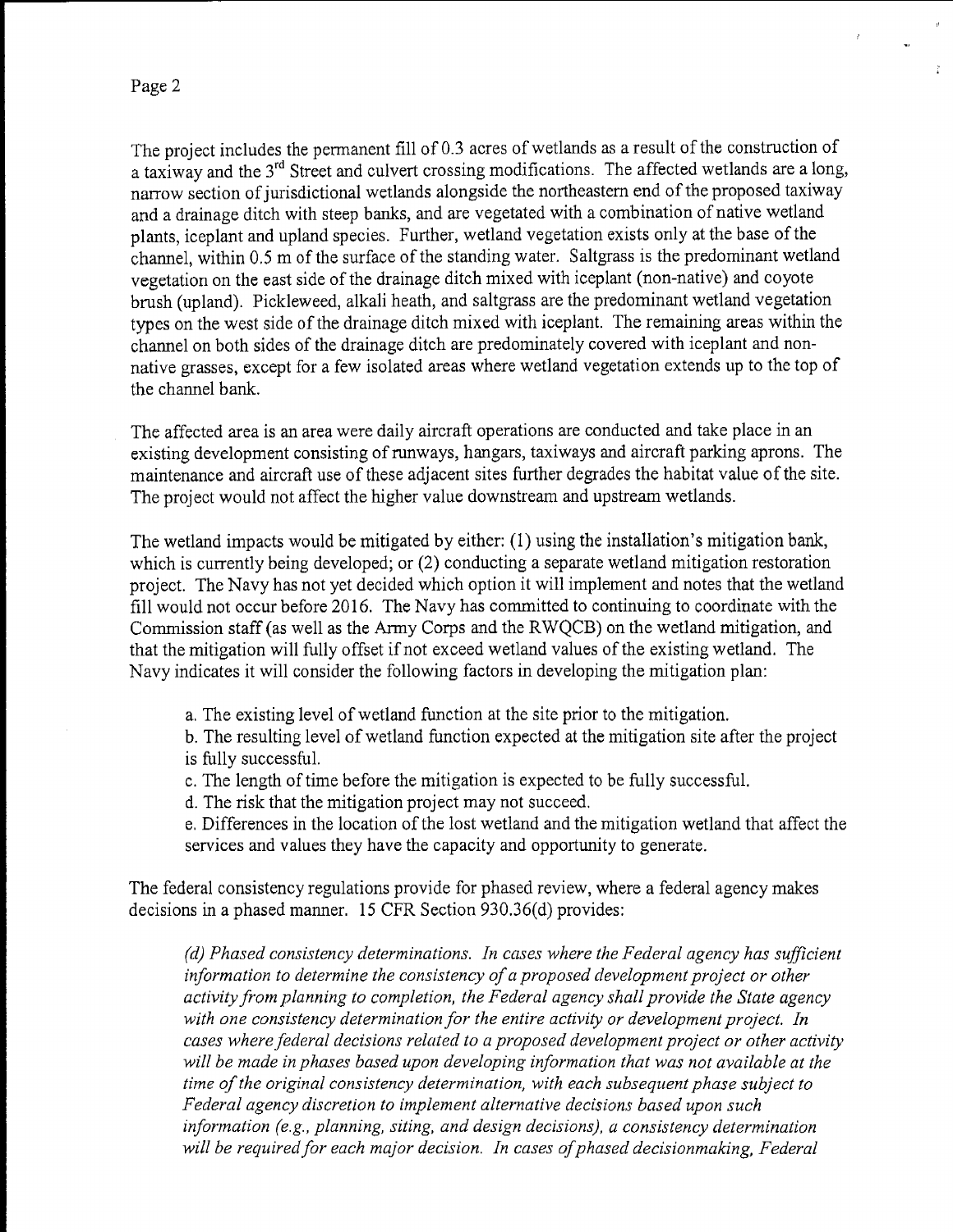*agencies shall ensure that the development project or other activity continues to be consistent to the maximum extent practicable with the management program.* 

The Commission staff will review the mitigation plan once it is prepared, and if the Commission staff has any concerns over the adequacy of the mitigation program, the matter could be scheduled for a public hearing before the Commission.

The federal consistency regulations (Section 930.35) also provide for a negative determination to be submitted for an activity "which is the same as or similar to activities for which consistency determinations have been prepared in the past." The Navy notes that the project would be similar to a previously-concurred-with negative determination for air operations facility expansion that included permanent fill of 0.4 acres (and temporary impacts to 0.1 acres) of wetlands adjacent to the runway. On December 20, 2002, the Commission staff concurred with Navy Negative Determination ND-061-02 for the Extended Aircraft Parking Apron at NBVC. The Commission staff's concurrence letter stated:

*The non-wetland portion of the site is vegetated with non-native species, mostly iceplant. Neither the wetland nor the uplands support any endangered, threatened, or otherwise sensitive species. As described above, the aircraft parking apron site is completely surrounded by existing development. That development includes runways, hangers, taxiways, and parking aprons. The maintenance and aircraft use of these adjacent sites further degrades the habitat value of the site. These adjacent uses also serve to isolate the wetlands from other habitat areas on the base.* 

*The Navy will maintain the wetland values of the area by preserving the hydraulic connections between Mugu Lagoon and upstream wetlands and through restoration of wetland habitat adjacent to Mugu Lagoon. The drainage channel on this site provides a tidal connection between wetlands upstream and Mugu Lagoon. The Navy will preserve this hydraulic link through the use of culverts beneath the project site. Therefore, the project will not affect the upstream wetlands. Additionally, the Navy will replace the lost wetlands by restoring 1.2 acres (52,272 square feet) of wetland habitat adjacent to Mugu Lagoon. The Navy has already restored a large area of wetlands that it intends to use as a mitigation bank. The Navy restored 19.88 acres of wetland habitat at this bank in 1997. Ongoing monitoring indicates that the restoration efforts succeeded in creating functioning wetlands.* 

*As described above, the Commission staff believes that the wetland impacts from this project will not be significant. Specifically, the wetlands consist of a degraded drainage channel completely surrounded by development. Additionally the hydraulic functions of the wetlands will be preserved through the placement of a culvert and the Navy has created new wetlands to replace those affected by this project. Therefore, the Commission staff has determined that the proposed project will not significantly affect wetland resources and will not affect coastal zone resources.* 

The Commission staff agrees with the Navy that the proposed wetland fill is similar to this previously-concurred with negative determination. With the commitment for future review to assure the adequacy of the wetland mitigation plan, the Commission staff **agrees** that the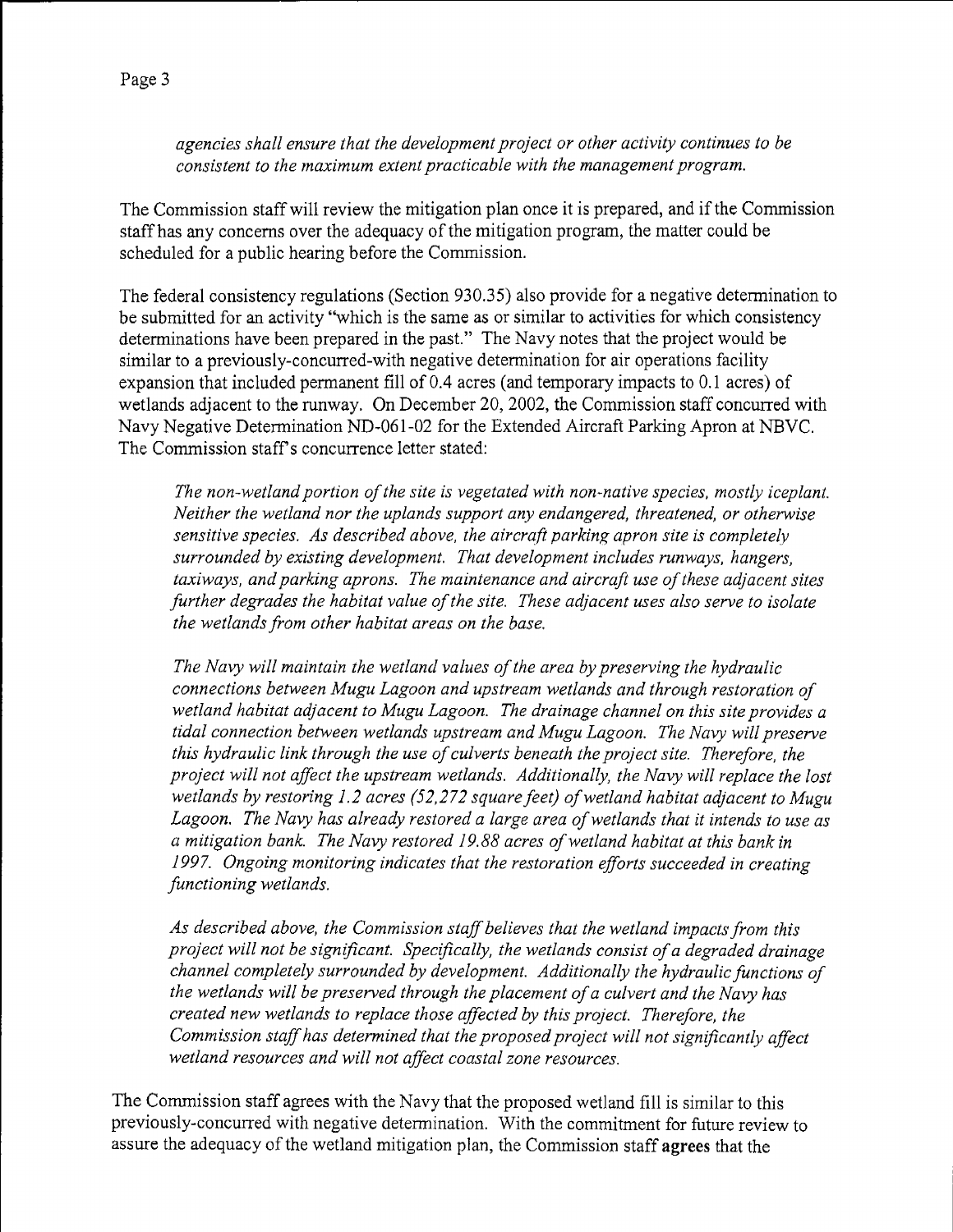proposed activity will not adversely affect coastal zone resources and is similar to the previous negative determination (ND-061-02) with which we have concurred. We therefore **concur** with your negative determination made pursuant to 15 CFR Section 930.35 of the NOAA implementing regulations. Please contact Mark Delaplaine of the Commission staff at ( 415) 904-5289 if you have any questions regarding this matter.

Sincerely,

 $\sigma_{\rm{max}}$ 

 $\sim$   $\sim$ 

 $(\forall \forall)$  CHARLES LESTER Executive Director

cc: Ventura District Office Army Corps of Engineers, L.A. District (Regulatory) R WQCB, L.A. Region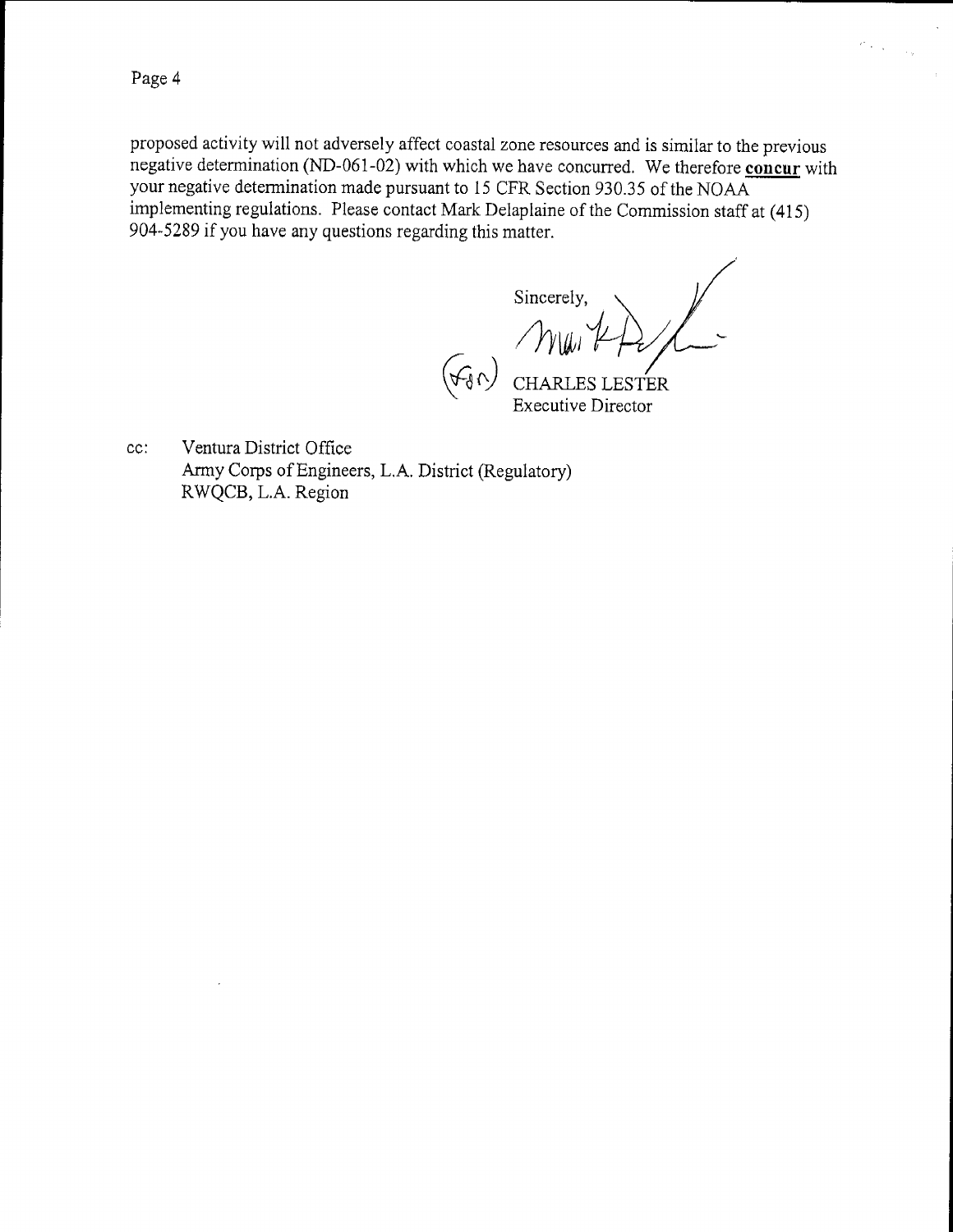**CALIFORNIA COASTAL COMMISSION**  45 FREMONT, SUITE 2000 SAN FRANCISCO, CA 94105- 2219 VOIC£ (415) 904· 5200 FAX ( 4I5) 904· 5400 TDD (415) 597-5885



April 2, 2013

Clark Van Epps, Director Real Property Utilization and Disposal U.S. General Services Administration 450 Golden Gate Ave. San Francisco, CA 94102-3434

Re: **ND-018-13,** General Services Administration (GSA), Negative Determination, Conveyance of0.997 acres of excess property at 1402 San Roque Rd., Santa Barbara

Dear Mr. Van Epps:

The Coastal Commission staff has reviewed the above-referenced negative determination for the conveyance by the GSA of excess federal property on the shore of Lauro Reservior in Santa Barbara. The land is outside the coastal zone and its conveyance would not affect the coastal zone. The City plans to reactivate a hydroelectric plant on the site to provide renewable energy.

The Commission staff agrees that the proposed property conveyance would not adversely affect coastal zone resources. We therefore **concur** with your negative determination made pursuant to 15 CFR Section 930.35 of the NOAA implementing regulations. Please contact Mark Delaplaine of the Commission staff at (415) 904-5289 if you have any questions regarding this matter.

 $\lim_{\epsilon \to 0} \frac{1}{\epsilon} \mathbb{D}_{\epsilon} / \mathbb{D}$ 

 $(\mathcal{F}, \mathcal{F}')$  CHARLES LESTER Executive Director

cc: Ventura District Office Bureau of Reclamation (2800 Cottage Way, Sacramento, CA 95825) City of Santa Barbara (Post Office Box 1990, Santa Barbara, CA 93102-1990)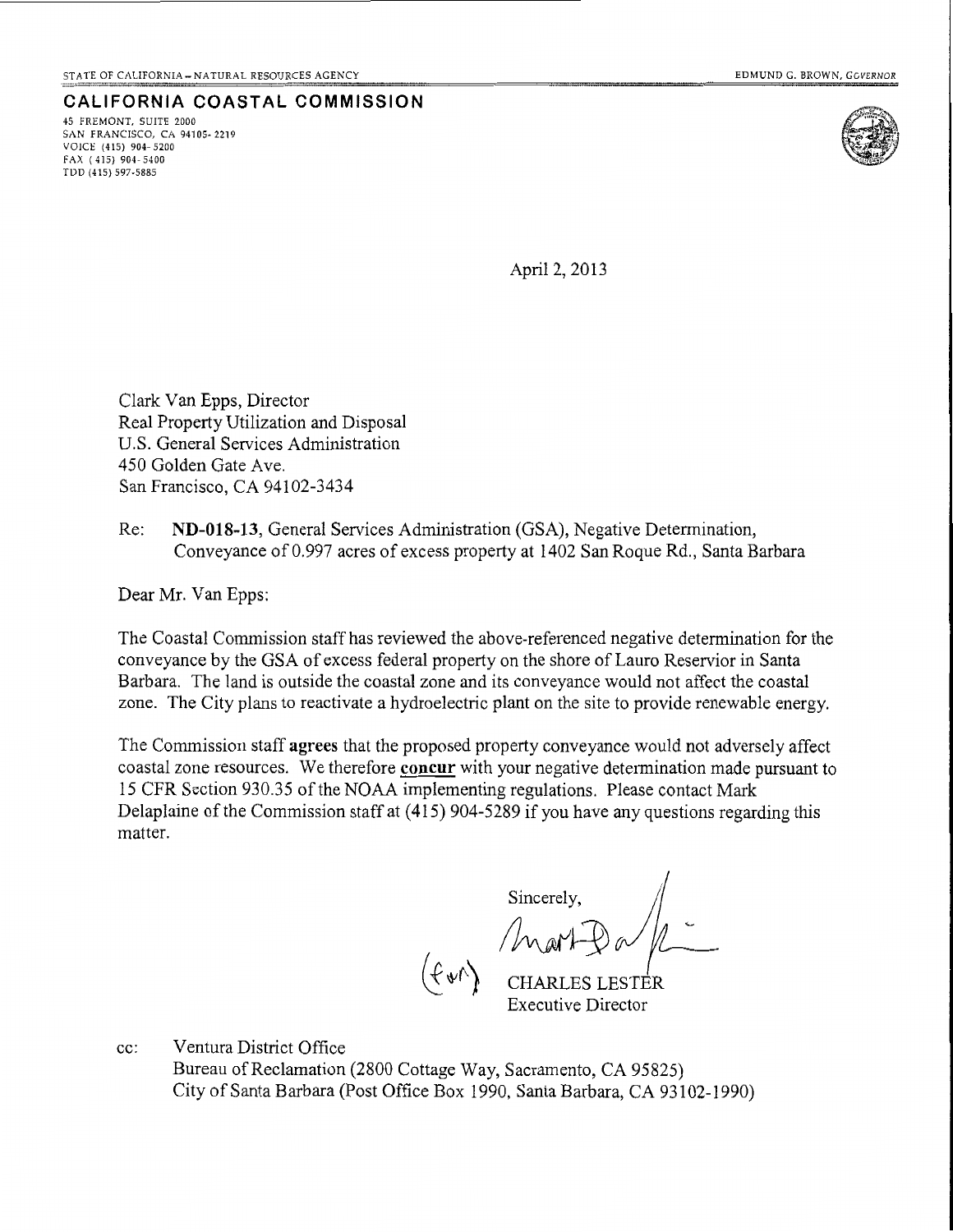TDD (415) 597-5885

**CALIFORNIA COASTAL COMMISSION**  45 FREMONT, SUITE 2000 SAN FRANCISCO, CA 94105-2219 VOICE (415) 904- 5200 FAX ( 415) 904- 5400



April 8, 2013

D. F. Levi, Head Conservation Division Environmental Security Marine Corps Installations West Marine Corps Base Box 555010 Camp Pendleton, CA 92055-5010

Attn: Kristin Thomas

Re: **ND-019-13,** U.S. Marine Corps, Exercise Dawn Blitz Training and Operations, Marine Corps Base Camp Pendleton, San Diego County

Dear D. F. Levi:

The Coastal Commission staff has reviewed the above-referenced negative determination for a military training exercise ("Dawn Blitz") offshore of and on Camp Pendleton. The exercise would involve a medium-scale, multi-national amphibious assault exercise using Navy ships, Marine Corps amphibious vehicles, landing craft air-cushioned vehicles (LCACs), helicopters, and other rotary wing aircraft. The exercise would include ship-to-shore maneuvers across Red and Green Beaches on Camp Pendleton. Troop movement inland would be along existing designated dirt access roads on the base. The operations would include establishing an operating base at the San Mateo campground. This part of the exercise would involve moving cargo, supplies, and equipment from offshore to the campground.

The activities would be temporary, with no permanent installations, and sensitive marine and onshore habitats would be avoided. The Commission staff's primary concern over this activity is its scheduling during the peak summer months, when campgrounds in the area are typically full. The Marine Corps' negative determination asserts that the activity is similar to past training exercises on Camp Pendleton. However, while a negative determination may be appropriate under the federal consistency regulations (15 CFR § 930.35) for an activity "which is the same as or is similar to activities for which consistency determinations have been prepared in the past," because past activities we have authorized for beach crossings and other military training activities on the base have *not* involved temporary campground closures during summer months (when campgrounds tend to be full and it is difficult to re-route campers to alternative sites), we do not believe the activity qualifies under this standard.

Normally, we would object to a negative determination for an activity involving summertime campground closures, and we would expect a consistency determination to be submitted for the activity, with a thorough discussion of potential less damaging alternatives considered (including timing alternatives). At the same time, after extensive discussions with your staff, we understand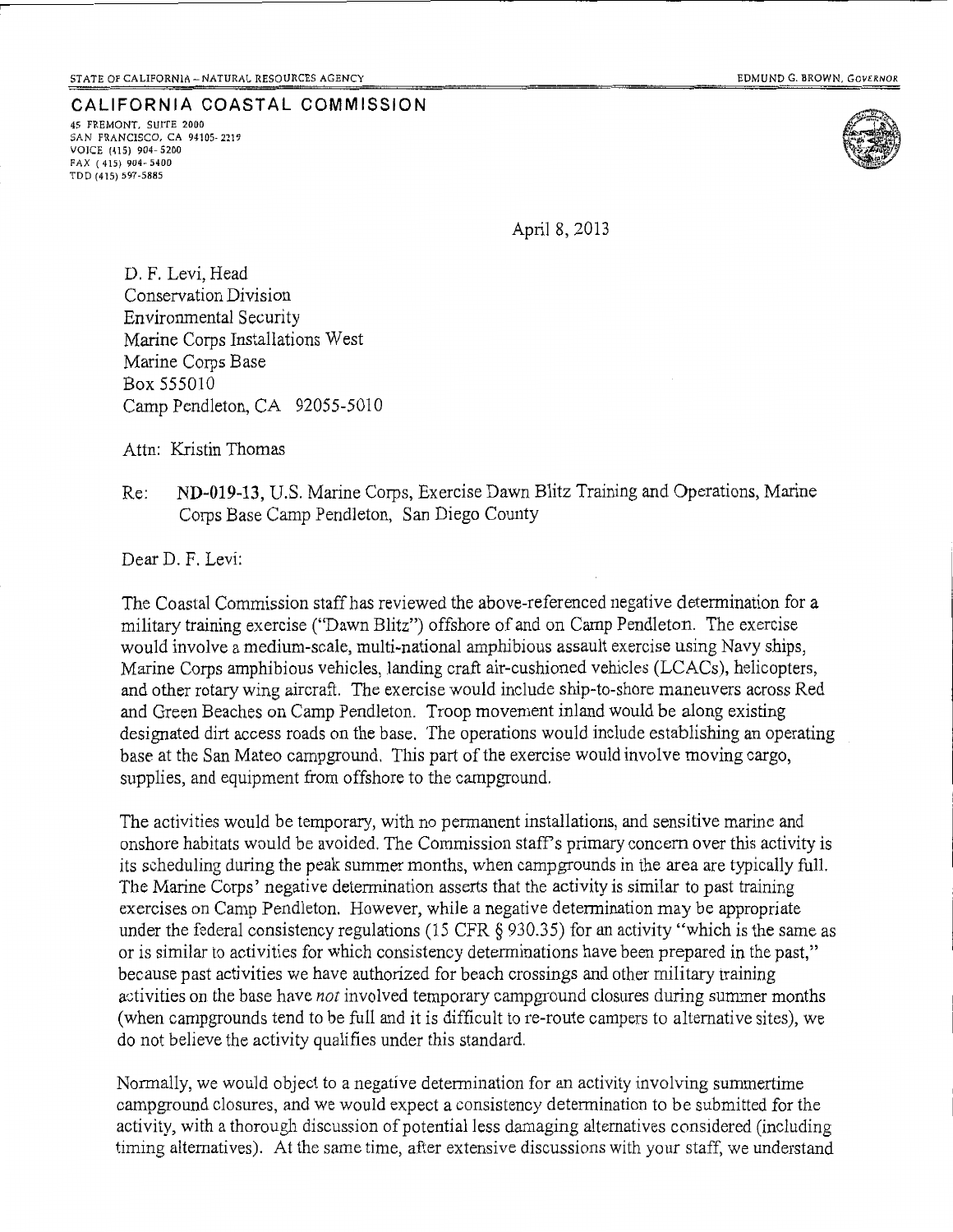that it would cause logistical problems for the Marine Corps, that the exercise involves complex scheduling considerations and coordination with multiple nations' armed services, and is not able to be rescheduled in a manner that would allow *us* to conduct a full consistency review before the exercise is scheduled to commence. Given these constraints, and the fact that the activity would be limited to a two-week period, we will concur in this instance. However, for future activities, we wish to emphasize that we will expect the Marine Corps to coordinate with us much earlier in its planning process, when considerations of location and timing can be factored into the event scheduling. In addition, we wish to put the Marine Corps on notice that for future training events that involve campground closures during summer months, or offshore activities coinciding spatially and temporally with the peak gray whale migration season, we will expect a consistency determination to be submitted for such activity.

In conclusion, we are **concurring** with your negative determination made pursuant to 15 CFR Section 930.35 of the NOAA implementing regulations, but with the expectation that future similar types of events will involve more timely consultation and coordination with us, as described above. Please contact Mark Delaplaine of the Commission staff at (415) 904-5289 if you have any questions regarding this matter.

Sincerely, Sincerely,

CHARLES LESTER Executive Director

cc: San Diego District Office California State Parks, Orange Coast District (Brian Ketterer, Rich Haydon) 3030 A venida Del Presidente San Clemente, CA 92672 Department of the Navy (Suzanne Smith) Navy Region Southwest N40 Environmental NEP A Box 81 937 N. Harbor Dr. San Diego, CA 92132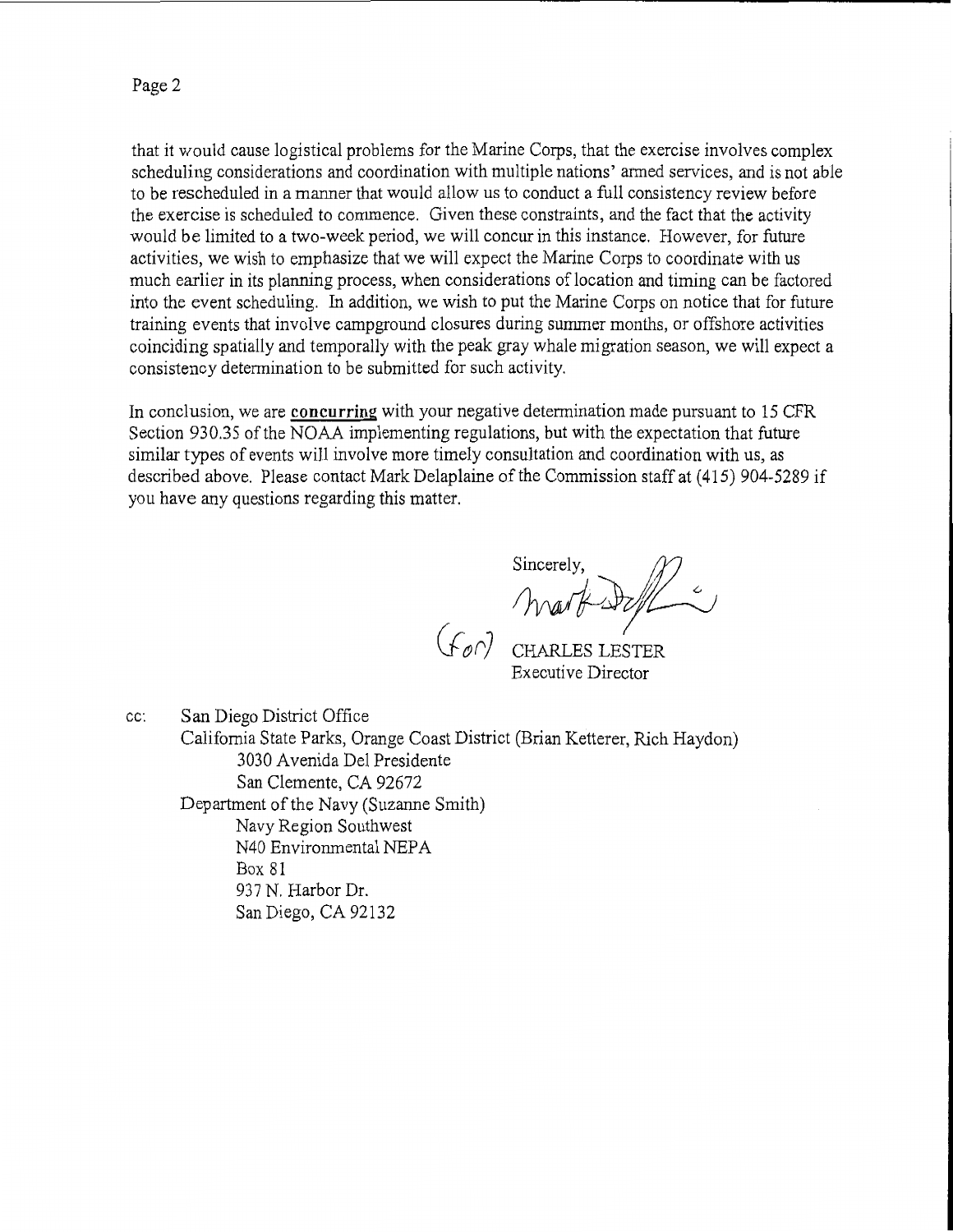## **CALIFORNIA COASTAL COMMISSION**

*45* FREMONT, SUITE 2000 SAN FRANCISCO. CA 94105· 2219 VOICE (415) 904-5200 FAX ( 415) 904- 5400 TDD (415) 597-5885



April 16, 2013

Edward Keller, Chief Environmental Section A U.S. Army Corps of Engineers San Francisco District Attn: Justin Kosta 1455 Market Street San Francisco, CA 94103-1399

# RE: **ND-022-13** Negative Determination, U.S. Army Corps of Engineers, 2013 Humboldt Bay Maintenance Dredging, with Disposal at HOODS

Dear Mr. Keller:

On November 23, 2011, the Coastal Commission staff received the Corps of Engineers' (Corps') consistency determination for a 5-year Maintenance Dredging Program for Humboldt Bay, vvhich included a "demonstration" disposal in the nearshore area offshore ofthe Bay's North Spit (CD-055-11). Based on mutual agreement between our agencies, the Corps extended the time period for Commission review of that 5-Year Proposal, and on February 14, 2012, the Corps submitted a subsequent negative determination for last year's (2012) maintenance dredging, with the disposal at the historically used Humboldt Open Ocean Disposal Site (HOODS), 3.1 miles offshore of the South Spit (ND-002-12). Our March 28, 2012, concurrence with that negative determination stressed the need for resolution of concerns raised by state resource agencies over longfin smelt, which are entrained in San Francisco Bay during Corps maintenance dredging activities, and which could also be entrained during Humboldt Bay dredging events. Our letter indicated that:

... we understand and fully expect that the Corps will follow through with its *expressed commitment to engage in further discussions with CDFG* [now CDFWJ *and the other agencies in an attempt to resolve the concerns that have been raised.* 

The 2013 dredging would consist of spring maintenance dredging of the Humboldt Harbor Bar and Entrance Channels, would occur between April 22, 2013, and approximately May 6, 2013, and would involve dredging up to 1.5 million cubic yards of material, with disposal at HOODS. The material has been tested and is suitable for open ocean disposal. The material is also suitable for beach replenishment, which is why the Corps' current 5-Year Plan includes consideration of a demonstration nearshore disposal. This consideration is, in part, a response to historic Commission concerns over the need for shoreline monitoring and, if possible, implementing beach nourishment if the north or south spit is eroding. However, as we noted in our most recent concurrence last year (referenced above), further efforts and coordination with resource agencies will be needed before the nearshore disposal can be analyzed for consistency with the Coastal Act/CCMP.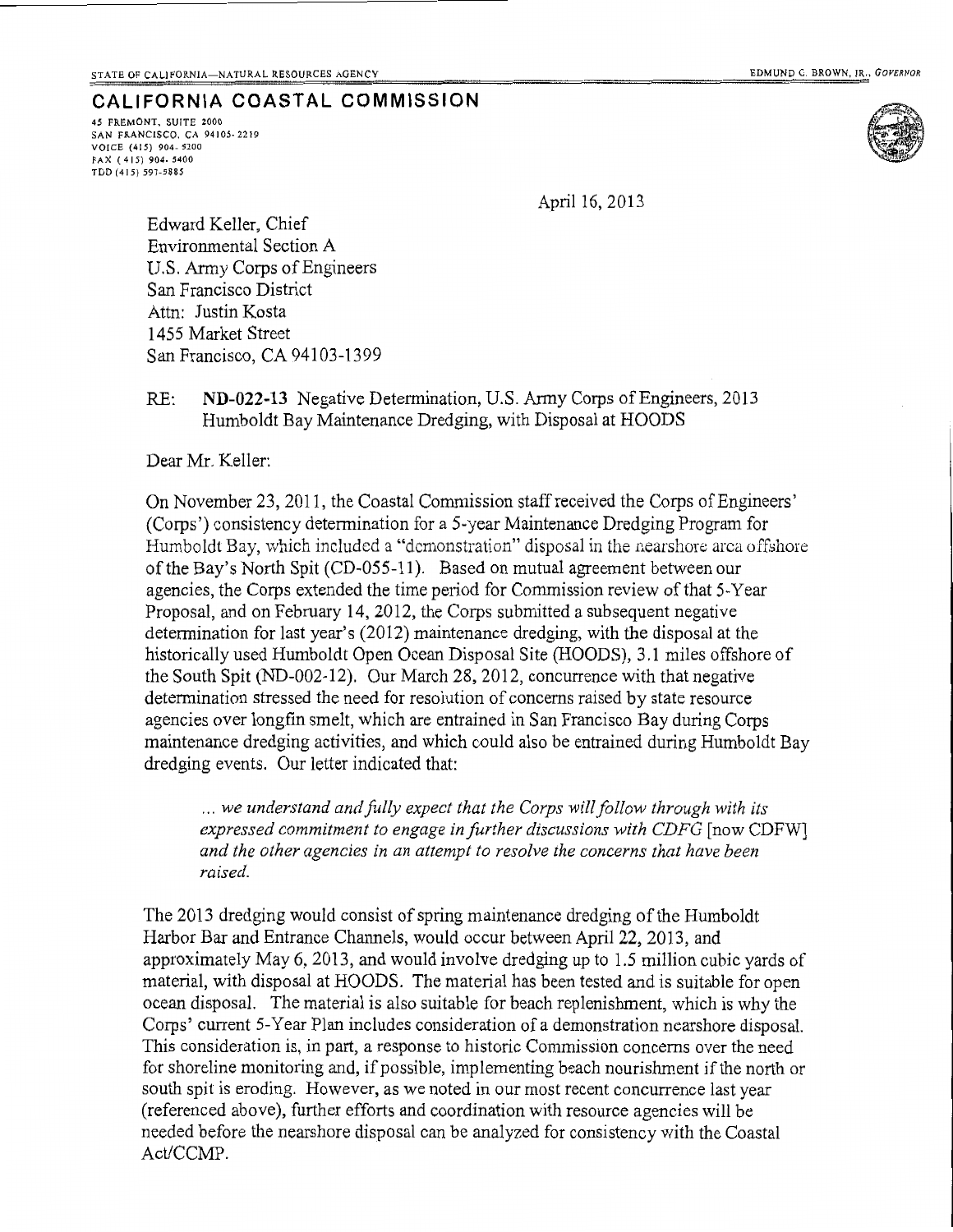Page 2

Under the federal consistency regulations (Section 930.35), a negative determination can be submitted for an activity "which is the same as or is similar to activities for which consistency determinations have been prepared in the past." The proposed project is similar to numerous individual spring and fall maintenance dredging operations previously concurred with by the Commission or its Executive Director (e.g., ND-002- 12, CD-017-06, ND-016-06, ND-035-05, ND-029-05, CD-005-04, ND-043-04, CD-045- 98, ND-024-98), thereby qualifying it for review under the negative determination process. With the understanding that the Corps will continue discussions with the California Department of Fish and Wildlife and other resource agencies concerning longfin smelt monitoring and mitigation efforts in Humboldt and San Francisco Bays, and will continue shoreline monitoring and consideration of demonstration nearshore disposal options, we **agree** with your determination for this year' spring maintenance dredging that the proposed project would be similar to previously concurred with activities, and we **concur** with your negative determination made pursuant to 15 CFR 930.35 of the NOAA implementing regulations. Please contact Mark Delaplaine of the Commission staff at (415) 904-5289 if you have any questions regarding this matter.

Sincerely

 $|maxE$  de  $\rho$ (f J *V')* CHARLES LESTER

Executive Director

cc: North Coast District Office CDFW (Bay Delta and Marine Regions) R WQCB (SF Region)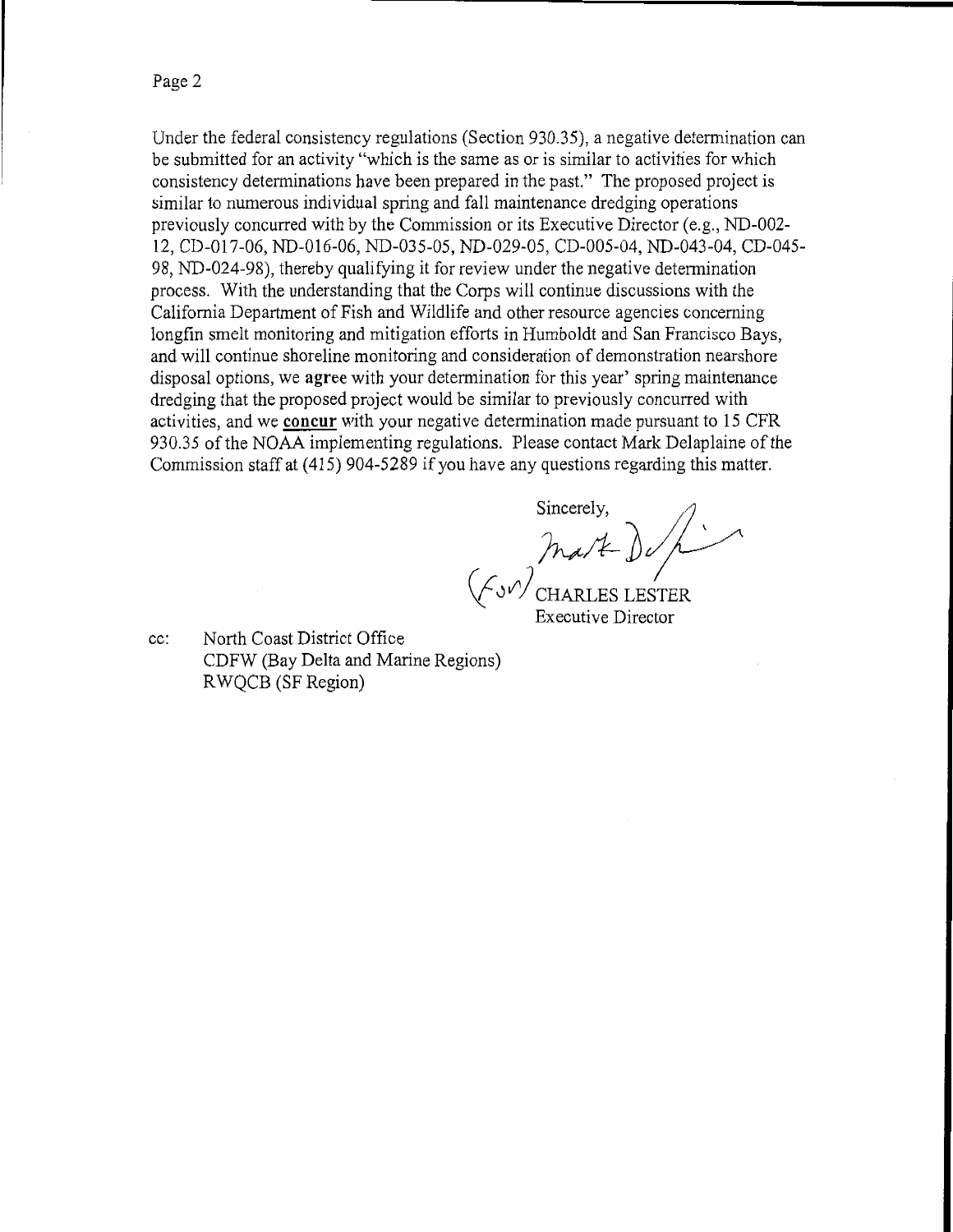**CALIFORNIA COASTAL COMMISSION**  45 FREMONT, SUITE 2000 SAN FRANCISCO, CA 94105-2219 VOICE (415) 904· 5200 FAX ( 415) 904-5400 TDD (415) 597-5885



April25,2013

Rob Rundle Principal Regional Planner SANDAG 401 B Street, Suite 800 San Diego, CA 92101-4231

Subject: Ne-Effects Determination NE-024-13 (Geotechnical borings in support of proposed railroad bridge over San Luis Rey River, Oceanside, San Diego County)

Dear Mr. Rundle:

The Coastal Commission staff has reviewed the above-referenced no-effects determination. SANDAG proposes to undertake geotechnical exploration work during late April2013 in support of the proposed San Luis Rey River double-track bridge. The purpose of the testing program is to determine the geological formations and soils that would be encountered during the construction of the new bridge. The Commission's Executive Director previously concurred with a no-effects determination (NE-007-13) in January 2013 for similar work within the existing bridge footprint. SANDAG now proposes four geotechnical borings under the proposed bridge footprint immediately upstream of the existing bridge, within the existing railroad rightof-way, and outside the open water portion of the riverbed. Three borings would be drilled on the north side of the river and one on the south. The drilling rig and support vehicle would be hoisted into the north and south upland portions of the riverbed by a crane, and the two vehicles would drive to the proposed boring locations. Based on vegetation mapping conducted for the proposed double-track bridge project at the San Luis Rey River crossing, SANDAG estimates that up to 3,050 sq.ft. of wetland vegetation and 870 sq.ft. of mudflat habitat would be temporarily affected by vehicle access driving over these habitat types and by the small-diameter borings. The four boring sites would be backfilled and the ground surface restored to pre-project conditions to the maximum extent practicable. The boring sites are the locations of the pier locations for the proposed bridge and the access path for the drilling rig would later be used for construction access to the bridge pier locations. As SANDAG estimates that it will take only 40 hours to complete the project, no significant impacts to wetland vegetation are expected from the temporary compressing of vegetation along the narrow access pathway.

In conclusion, the Commission staff agrees with SANDAG's no-effects determination that the proposed geotechnical exploration work will not adversely affect coastal resources. Please contact Larry Simon at ( 415) 904-5288 should you have any questions regarding this matter.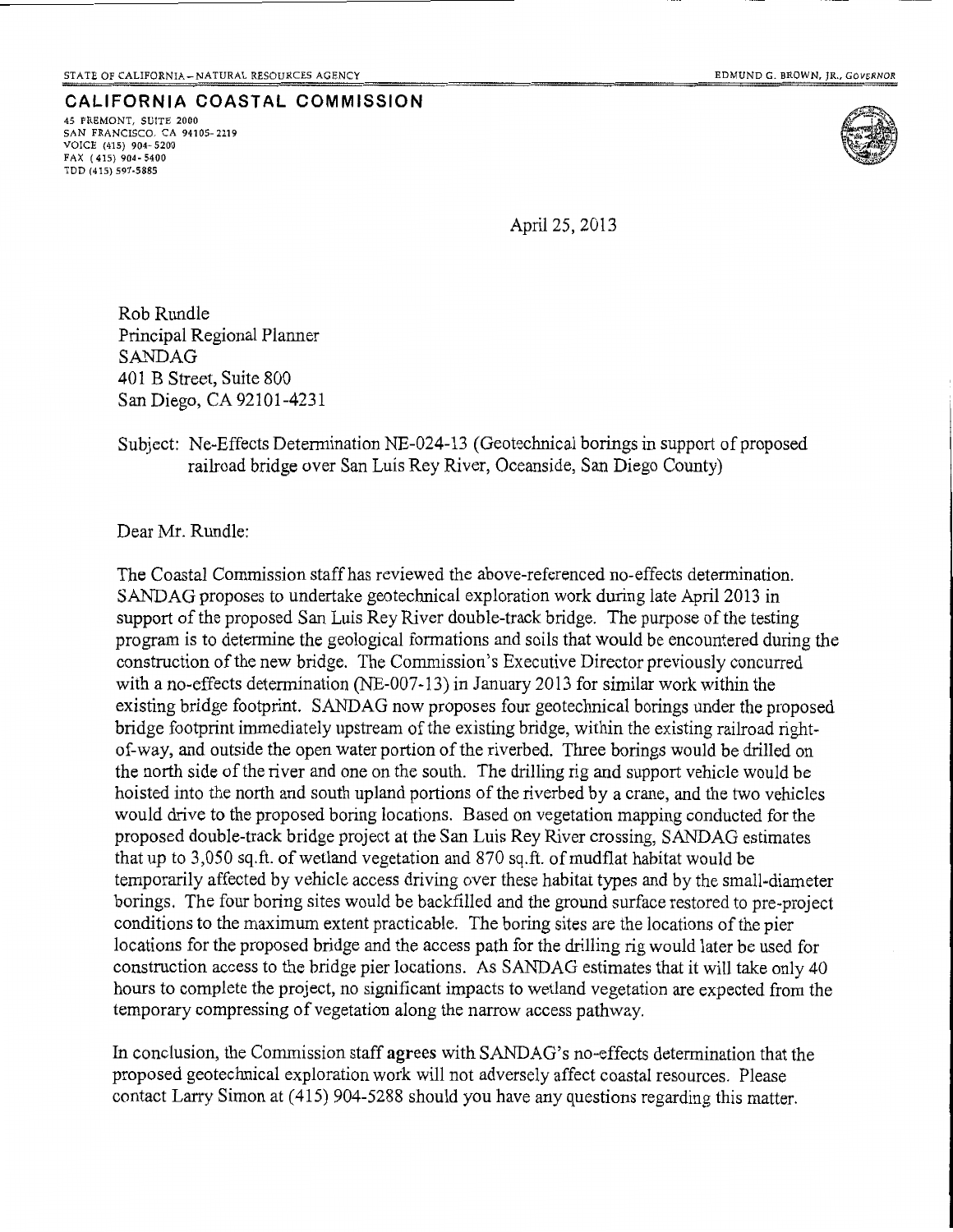NE-024-13 (SANDAG) Page 2

Sincerely,

(F D<sup>r</sup>)<br>(F D<sup>r</sup>)<br>Executive Director

cc: CCC- San Diego Coast District Tom Huffman, Helix Environmental Planning, Inc. Erich Lathers, BRG Consulting, Inc.